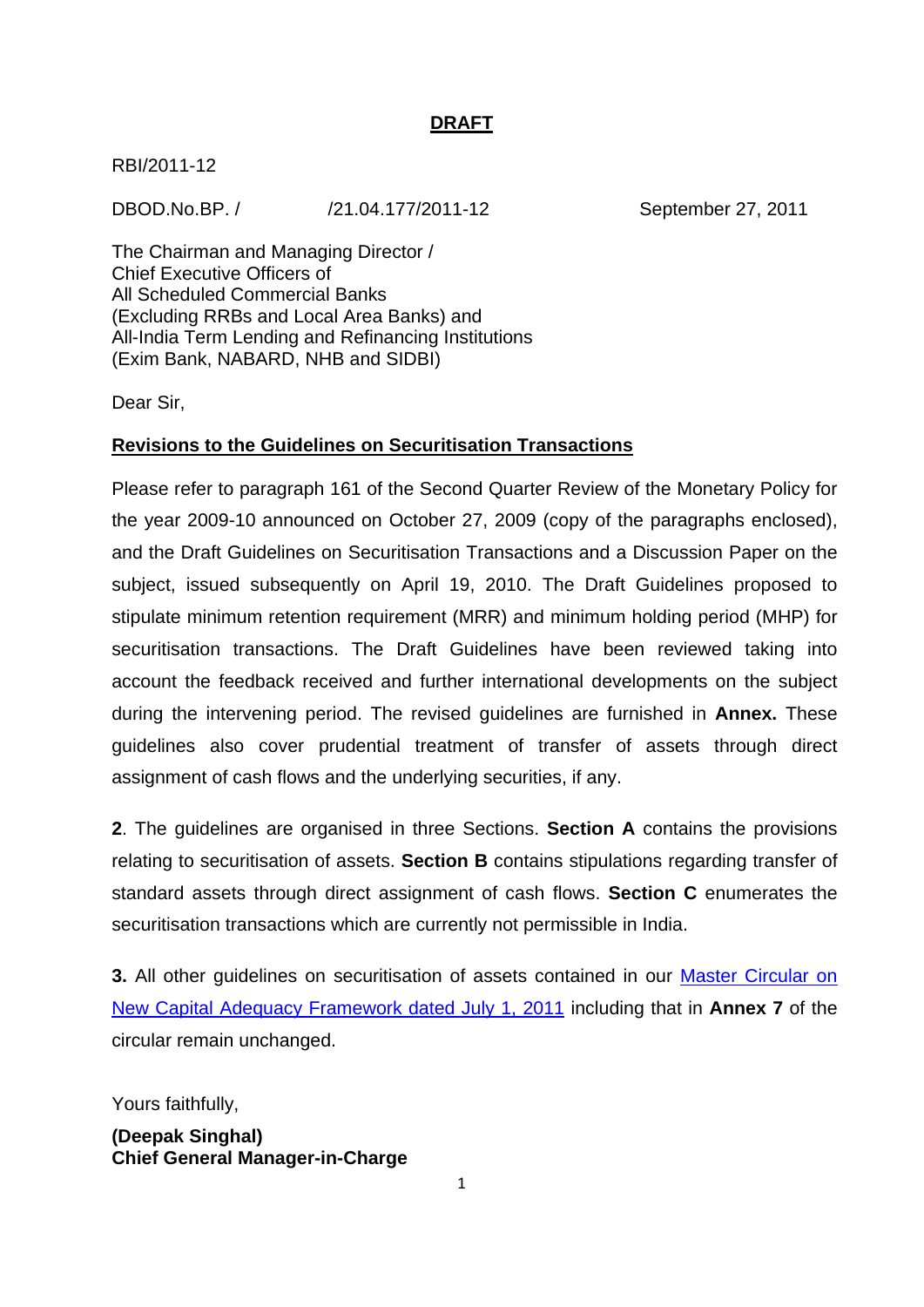### **Extract from Second Quarter Review of Monetary Policy for the Year 2009-10**

### **Lock-in Period and Minimum Retention for Securitisation Exposures**

161. To ensure that the originators do not compromise on due diligence of assets generated for the purpose of securitisation, it was proposed in the Annual Policy Statement of April 2009 to stipulate a minimum lock-in period for bank loans before these were securitised. It was also proposed to lay down minimum retention criteria for the originators as another measure to achieve the same objective. Accordingly, it is proposed:

• that the minimum lock-in period for all types of loans would be one year before these can be securitised; and

• that the minimum retention by the originators will be 10 per cent of the pool of assets being securitised.

162. The international work, especially in the European Union and the US regarding the minimum retention criteria, is still underway. The Reserve Bank will issue detailed guidelines on the manner of computation of the one year lock-in period and other operational details keeping in view the international norms being developed.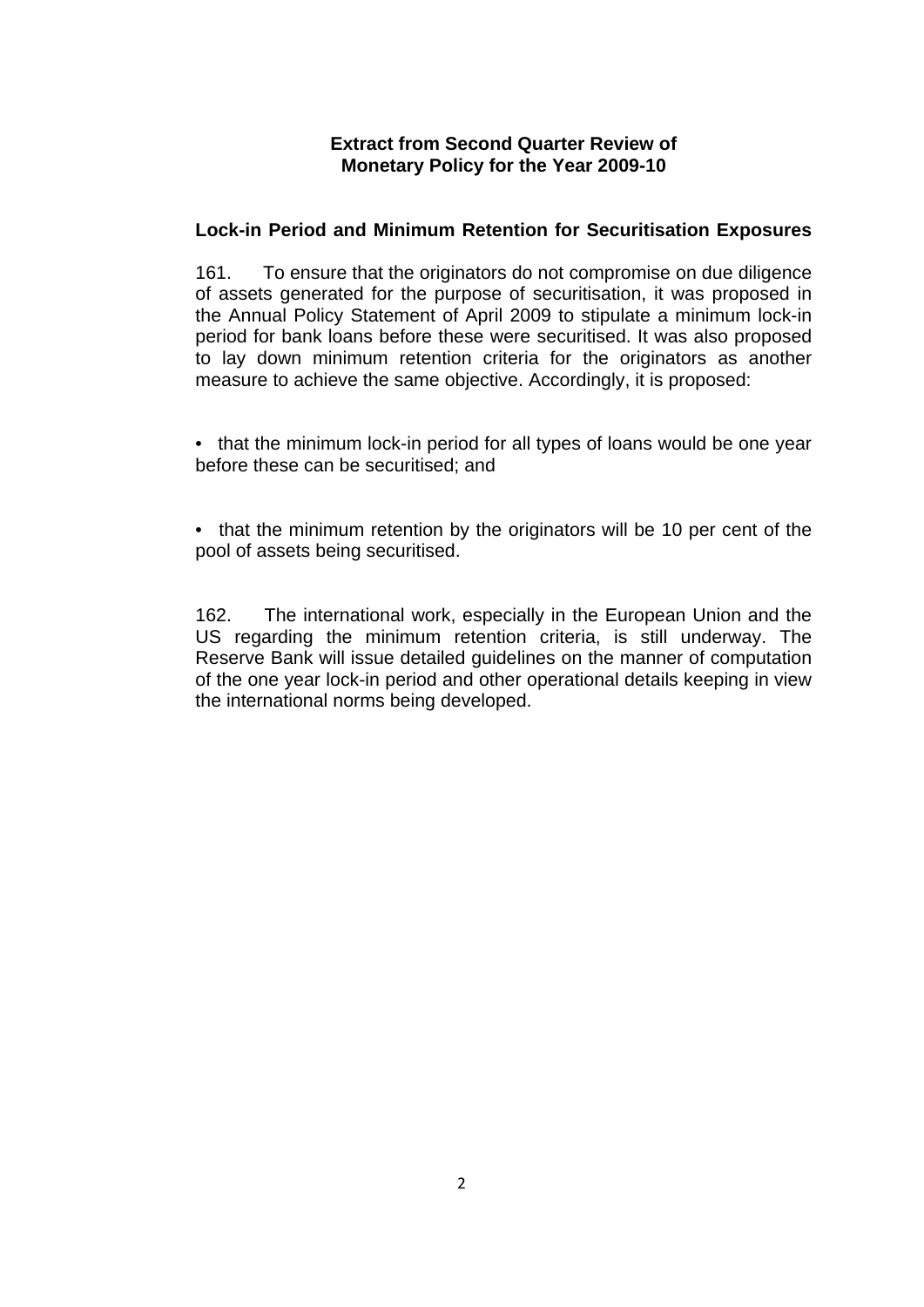#### **REVISIONS TO THE GUIDELINES ON TRANSFER OF ASSETS THROUGH SECURITISATION AND DIRECT ASSIGNMENT OF CASH FLOWS**

#### **1. INTRODUCTION**

**1.1** Securitisation involves the pooling of assets and the subsequent sale of the cash flows from these asset pools to investors. The securitization market is primarily intended to redistribute the credit risk away from the originators to a wide spectrum of investors who can bear the risk, thus aiding financial stability and to provide an additional source of funding. The recent crisis in the credit markets has called into question the desirability of certain aspects of securitization activity as well as of many elements of the 'originate to distribute' business model, because of their possible influence on originators' incentives and the potential misalignment of interests of the originators and investors. While the securitization framework in India has been reasonably prudent, certain imprudent practices have reportedly developed like origination of loans with the sole intention of immediate securitization and securitization of tranches of project loans even before the total disbursement is complete, thereby passing on the project implementation risk to investors.

**1.2** With a view to developing an orderly and healthy securitization market, to ensure greater alignment of the interests of the originators and the investors, as also to encourage the development of the securitization activity in a manner consistent with the aforesaid objectives, several proposals for post-crisis reform are being considered internationally. Central to this is the idea that originators should retain a portion of each securitization originated, as a mechanism to better align incentives and ensure more effective screening of loans. In addition, a minimum period of retention of loans prior to securitization is also considered desirable, to give comfort to the investors regarding the due diligence exercised by the originators. Keeping in view the above objectives and the international work on these accounts, guidelines have been formulated regarding the Minimum Holding Period (MHP) and Minimum Retention Requirement (MRR).

3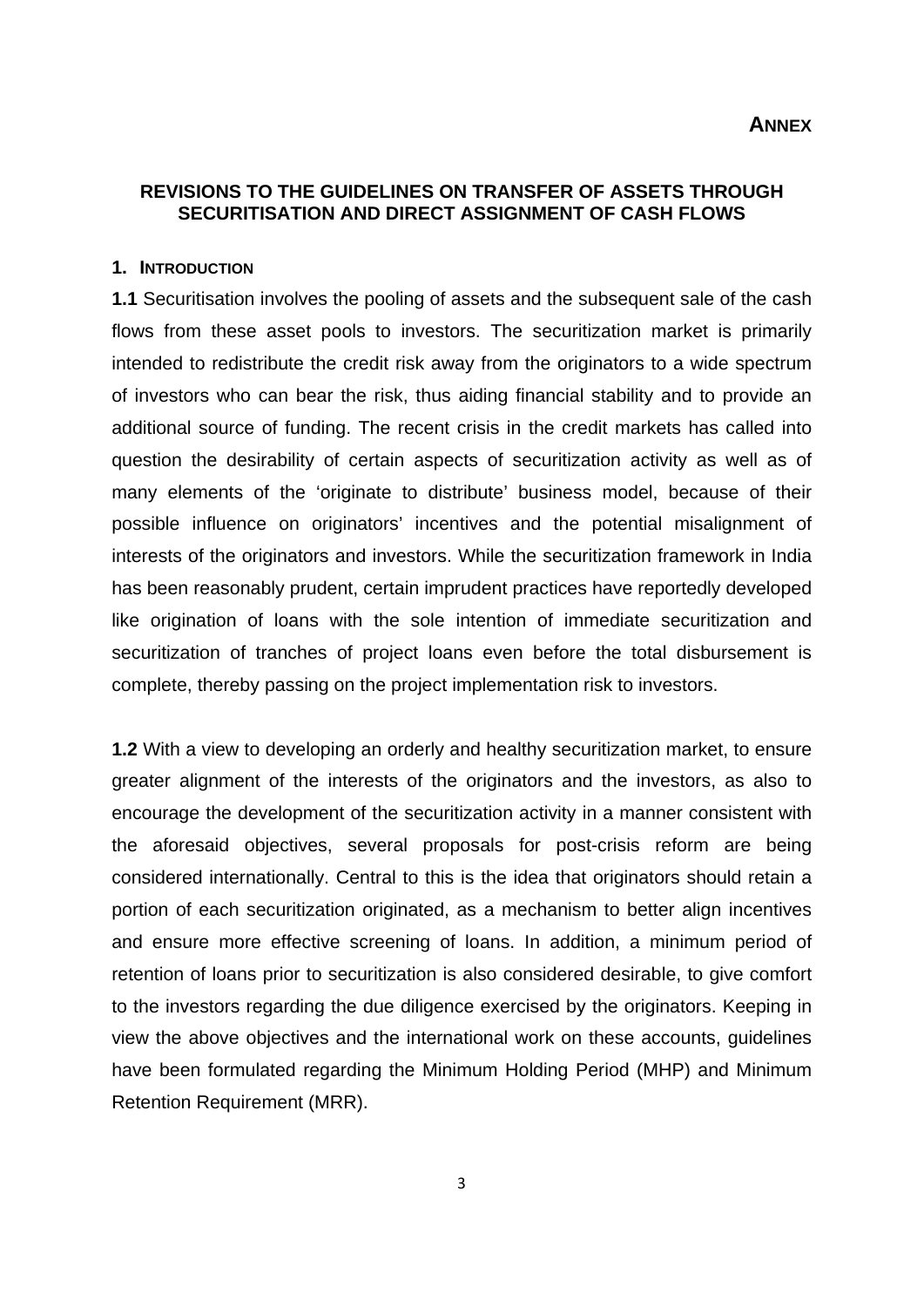### **SECTION A**

### **GUIDELINES ON SECURITISATION OF STANDARD ASSETS**

### <span id="page-3-0"></span>**1. REQUIREMENTS TO BE MET BY THE ORIGINATING BANKS**

### **1.1 Assets Eligible for Securitisation**

In a single securitisation transaction, the underlying assets should represent the debt obligations of a pool of obligors**[1](#page-3-0)** . Subject to this condition, all on-balance sheet standard assets which are in the nature of debt claims on the borrowers<sup>[2](#page-3-0)</sup> of the banks, **except the following**, will be eligible for securitisation by the originators:

- (i) The revolving credit facilities such as cash credit accounts and credit card receivables
- (ii) Bonds other than the bonds which are in the nature of advance as defined in Para 2.1 (vii) of Master Circular – Prudential norms for classification, valuation and operation of investment portfolio by banks dated July 1, 2011.
- (iii) Loans/bonds purchased from other entities
- (iv) Securitisation exposures (e.g. Mortgage-backed/asset-backed securities).

### **1.2 Minimum Holding Period (MHP)**

Originating banks can securitise loans only after these have been held by them for a minimum period in their books. The criteria governing determination of MHP for assets listed below reflect the need to ensure that

- the project implementation risk is not passed on to the investors and
- a minimum recovery performance is demonstrated prior to securitisation to ensure better underwriting standards

The MHP with regard to various types of securitisation deals are given in the following table.

  $1$  The single assets securitisations do not involve any credit tranching and redistribution of risk, and therefore, are not consistent with the economic objectives of securitization.

<sup>&</sup>lt;sup>2</sup> In these guidelines the terms 'loans' and 'assets' have been used to refer to all claims on banks' borrowers which are in the nature of debt.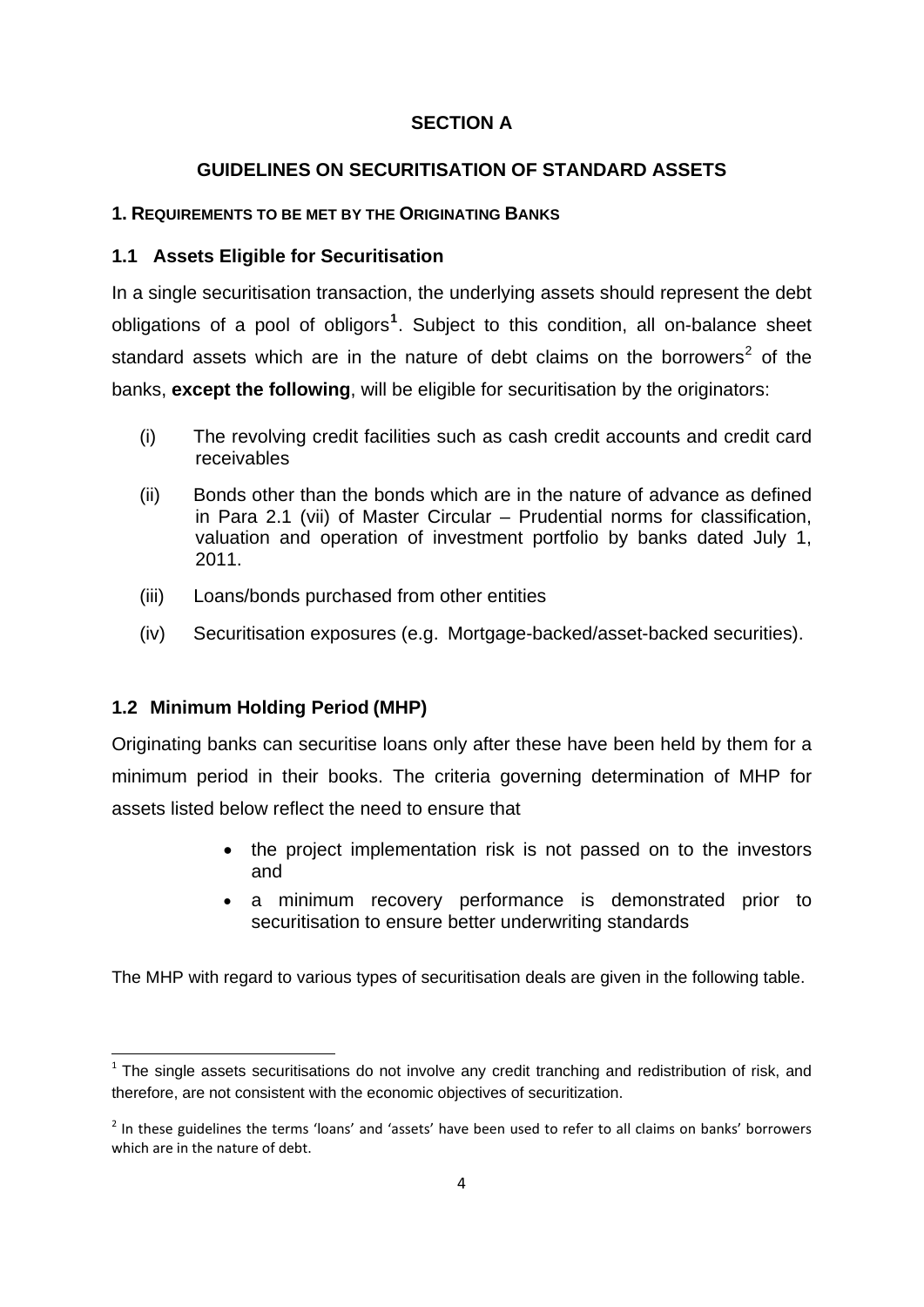# **Minimum Holding Period**

|     | <b>Particulars</b>                                                                 | <b>MHP of the Assets</b>                                                                                                                                                                                                                   |  |  |  |  |  |
|-----|------------------------------------------------------------------------------------|--------------------------------------------------------------------------------------------------------------------------------------------------------------------------------------------------------------------------------------------|--|--|--|--|--|
| 1.  | with quarterly<br>Loans<br>repayment schedules                                     |                                                                                                                                                                                                                                            |  |  |  |  |  |
| (a) | with<br>Loans<br>original<br>24<br>upto<br>maturity<br>months                      | 9 months from the date of full disbursement of<br>$\bullet$<br>loans for an activity/purpose; date of acquisition of<br>asset (i.e car, residential house, etc.) by the<br>borrower; date of completion of project; as the<br>case may be  |  |  |  |  |  |
|     |                                                                                    | <b>OR</b>                                                                                                                                                                                                                                  |  |  |  |  |  |
|     |                                                                                    | 3 months from the due date of second quarterly<br>instalment of interest and/or principal                                                                                                                                                  |  |  |  |  |  |
|     |                                                                                    | whichever is later                                                                                                                                                                                                                         |  |  |  |  |  |
| (b) | More than 24 months                                                                | In the case of loans with periodic repayment schedules, the<br>MHP would be                                                                                                                                                                |  |  |  |  |  |
|     |                                                                                    | 12 months from the date of full disbursement of<br>loans for an activity/purpose; date of acquisition of<br>asset (i.e car, residential house, etc.) by the<br>borrower; date of completion of project; as the<br>case may be              |  |  |  |  |  |
|     |                                                                                    | <b>OR</b>                                                                                                                                                                                                                                  |  |  |  |  |  |
|     |                                                                                    | 3 months from the due date of third quarterly<br>instalment of interest and/or principal/EMI                                                                                                                                               |  |  |  |  |  |
|     |                                                                                    | whichever is later                                                                                                                                                                                                                         |  |  |  |  |  |
| 2.  | Loans with less than<br>quarterly (e.g. monthly<br>etc.)<br>repayment<br>schedules | 6 months from the date of full disbursement of<br>$\bullet$<br>loans for an activity/purpose; date of acquisition of<br>asset (i.e. car, residential house, etc.) by the<br>borrower; date of completion of project; as the<br>case may be |  |  |  |  |  |
|     |                                                                                    | <b>OR</b>                                                                                                                                                                                                                                  |  |  |  |  |  |
|     |                                                                                    | 6 months from the due date of<br>the first<br>instalment of interest and/or principal                                                                                                                                                      |  |  |  |  |  |
|     |                                                                                    | whichever is later                                                                                                                                                                                                                         |  |  |  |  |  |

Note:

(i) The single-repayment non-amortising loans where interest is also due only on maturity will not be eligible for securitisation.

(ii) The MHP will be applicable to individual loans in the pool of securitised loans.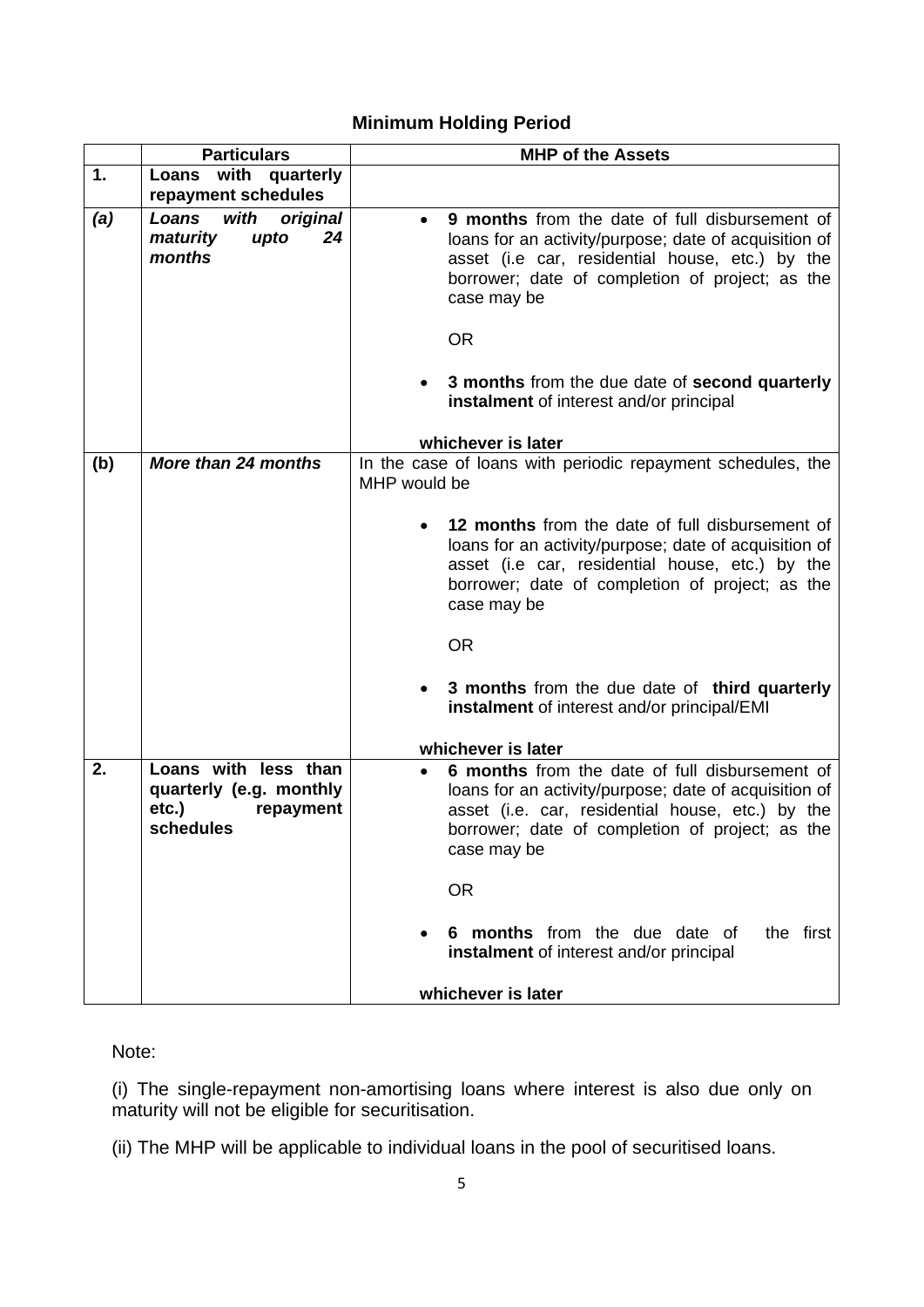#### <span id="page-5-0"></span>**1.3 Minimum Retention Requirement (MRR)**

**1.3.1** The MRR is primarily designed to ensure that the originating banks have a continuing stake in the performance of securitised assets so as to ensure that they carry out proper due diligence of loans to be securitised. In the case of long term loans, the MRR also includes a vertical tranche of securitised paper in addition to the equity/subordinate tranche, to ensure that the originating banks have stake in the performance of securitised assets for the entire life of the securitisation process. Thus whenever originating banks also act as servicing agents, they would also be incentivised to keep up their interest in proper monitoring/supervision of securitised loans throughout their life. The originating banks should adhere to the MRR detailed in the Table below while securitising loans<sup>[3](#page-5-0)</sup>:

| Type of  | <b>MRR</b>  |                                                                  | <b>Description of MRR</b>             |  |  |
|----------|-------------|------------------------------------------------------------------|---------------------------------------|--|--|
| Loan     |             |                                                                  |                                       |  |  |
| Loans    | 5% of the   | (i)Where<br>the                                                  | Investment in the securities issued   |  |  |
| with     | book value  | securitisation<br>involves                                       | by the SPV equal to 5% of the book    |  |  |
| original | of<br>the   | neither credit tranching                                         | value of the loans being securitised. |  |  |
| maturity | loans being | credit<br>nor<br>any                                             |                                       |  |  |
| 24<br>of | securitised | enhancement<br>by                                                |                                       |  |  |
| months   |             | originators                                                      |                                       |  |  |
| or less  |             | (ii)Where<br>the                                                 | The originator would be providing     |  |  |
|          |             | securitisation involves no                                       | the required credit enhancement.      |  |  |
|          |             | tranching,<br>credit<br>but                                      |                                       |  |  |
|          |             | involves<br>originators                                          | If the first loss credit enhancement  |  |  |
|          |             | first<br>loss<br>providing<br>required is less than 5%, then the |                                       |  |  |
|          |             | credit<br>enhancements                                           | balance should be in the securities   |  |  |
|          |             | e.g. off-balance<br>sheet                                        | issued by the SPV.                    |  |  |
|          |             | cash<br>supports,                                                |                                       |  |  |
|          |             | collaterals,                                                     |                                       |  |  |
|          |             | overcollateralization etc                                        |                                       |  |  |
|          |             | (iii)Where<br>the                                                | 5% in equity tranche. If equity       |  |  |
|          |             | securitisation<br>involves                                       | tranche<br>is less than 5%, then      |  |  |
|          |             | credit tranching but no                                          | balance pari-passu in remaining       |  |  |
|          |             | credit<br>enhancement                                            | tranche                               |  |  |
|          |             | from originator                                                  |                                       |  |  |
|          |             | (iv)Where<br>the                                                 | If the first loss credit enhancement  |  |  |
|          |             | securitisation<br>involves                                       | is less than 5%, then balance in      |  |  |
|          |             | credit tranching and $\vert$                                     | equity tranche. If balance is greater |  |  |

### **Minimum Retention Requirements at the Time of Securitisation**

<sup>&</sup>lt;sup>3</sup> The MRR in terms of percentage of the outstanding amount of unamortised principal should be maintained on an ongoing basis, subject to provisions of para 1.3.1 and 1.8.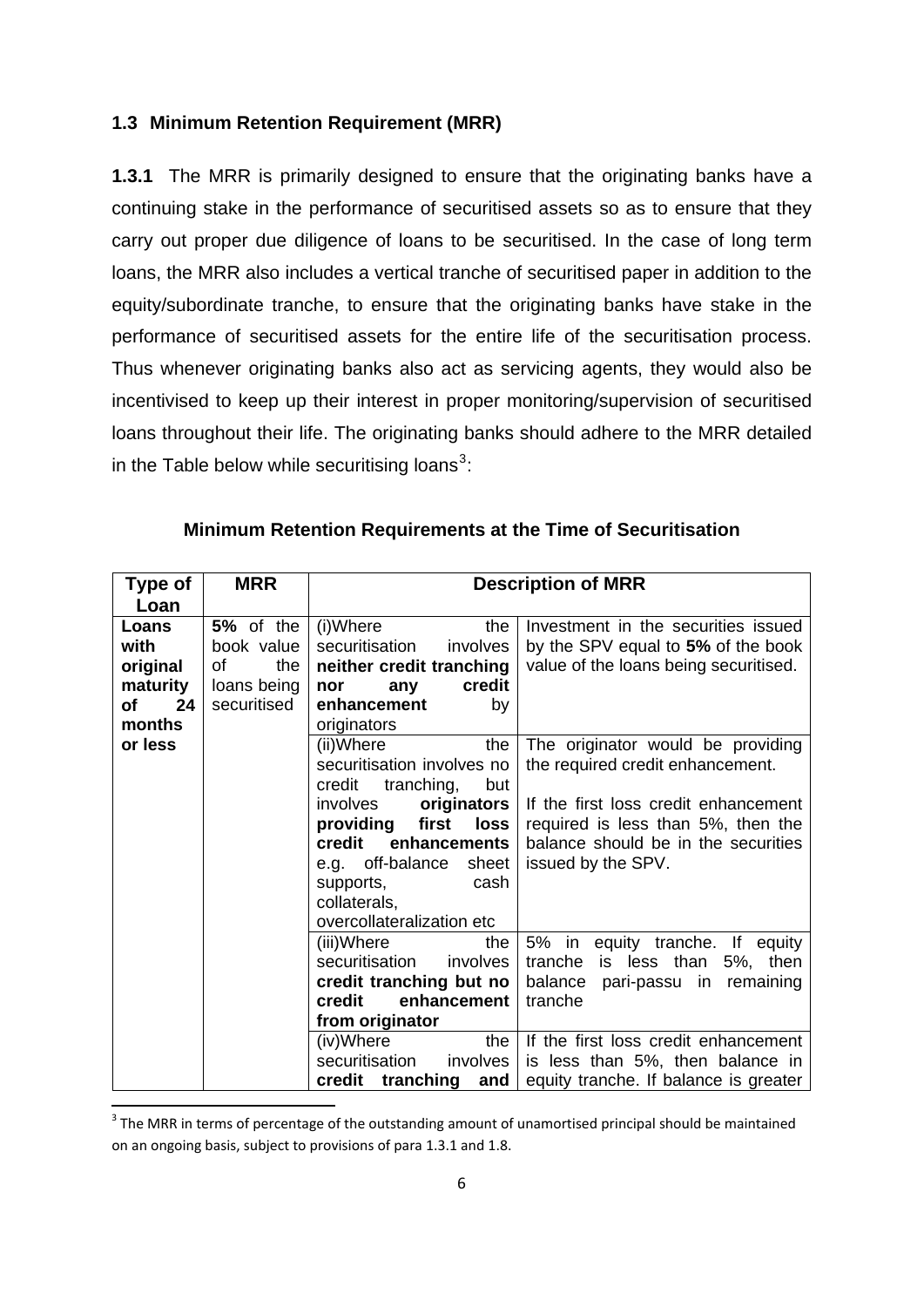| Loans<br>with                                    | <b>10%</b> of the<br>book value         | first<br>loss<br>credit<br>by<br>enhancements<br>originator (off-balance<br>sheet<br>supports,<br>cash<br>collaterals,<br>overcollateralization etc.)<br>Where the securitisation<br>involves neither credit                                                                                                          | than equity tranche, then remaining<br>pari passu in other tranches.<br>Investment in the securities issued<br>by the SPV equal to 10% of the                                                                                                                                                                                                                                                                                                                                                                                                        |
|--------------------------------------------------|-----------------------------------------|-----------------------------------------------------------------------------------------------------------------------------------------------------------------------------------------------------------------------------------------------------------------------------------------------------------------------|------------------------------------------------------------------------------------------------------------------------------------------------------------------------------------------------------------------------------------------------------------------------------------------------------------------------------------------------------------------------------------------------------------------------------------------------------------------------------------------------------------------------------------------------------|
| original<br>maturity<br>of above<br>24<br>months | the<br>of<br>loans being<br>securitised | tranching<br>nor<br>any<br>credit enhancement<br>Where the securitisation<br>involves<br>credit<br>no<br>tranching, but involves<br>first<br>loss<br>credit<br>from<br>enhancements<br>off-<br>originators<br>e.g.<br>balance sheet supports,<br>collaterals,<br>cash<br>overcollateralization etc.                   | book value of the loans being<br>securitised.<br>Provide<br>required<br>credit<br>enhancement. If this is less than<br>10%, then balance in the securities<br>issued by the SPV.                                                                                                                                                                                                                                                                                                                                                                     |
|                                                  |                                         | Where the securitisation<br>involves<br>credit<br>tranching but no first<br>loss<br>Where the securitisation<br>involves<br>credit<br>tranching as well as the<br>first<br>loss<br>credit<br>enhancements<br>by<br>originators (off-balance<br>sheet<br>supports, cash<br>collaterals,<br>overcollateralization etc.) | 5% in equity tranche or less if the<br>equity tranche is less than 5%. The<br>balance (10% - investment in equity<br>tranche) pari passu in<br>other<br>tranches issued by the SPV.<br>Provide<br>loss<br>first<br>credit<br>enhancement. If first loss is less<br>10%;<br>than<br>then<br>balance in<br>(i)<br>equity tranche so that<br>first loss plus<br>equity<br>tranche is equal to 10%<br>if first loss plus equity<br>(ii)<br>tranche is less than 10%;<br>then balance pari passu<br>in other tranches, so that<br>total retention is 10%. |

**1.3.2** MRR will have to be maintained by the entity which securitises the loans. In other words, it cannot be maintained by other entities which are treated as 'originator' in terms of para 5(vi) of the circular dated February 1, 2006 containing guidelines on securitisation of standard assets.

**1.3.3** The MRR should represent the principal cash flows. Therefore, banks' investment in the Interest Only Strip representing the Excess Interest Spread/ Future Margin Income, whether or not subordinated, will not be counted towards the MRR.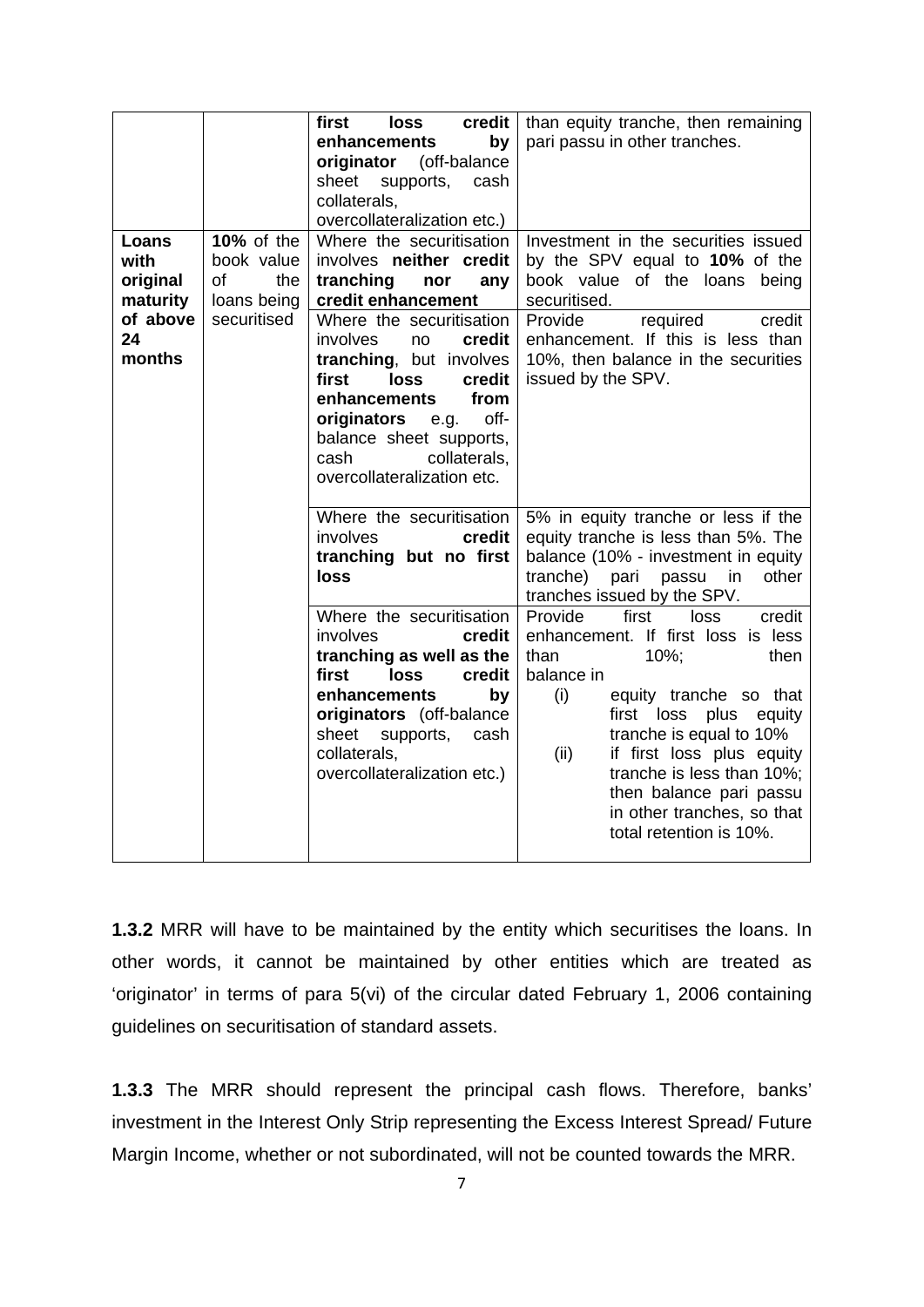<span id="page-7-0"></span>**1.3.4** The level of commitment by originators i.e. MRR should not be reduced either through hedging or selling the retained interest. The level of commitment will not be deemed to have been affected (reduced) by either the amortisation of such interest due to proportionate repayment or through the absorption of losses. However, at the time of reset of credit enhancements (as indicated in para 1.8) forming part of MRR, it needs to be ensured that the reset does not result in MRR falling below the level stipulated in para 1.3.1. The form of MRR should not change during the life of securitization.

#### **1.4 Limit on Total Retained Exposures**

**1.4.1** At present, total investment by the originator in the securities issued by the SPV through underwriting or otherwise is limited to 20% of the total securitised instruments issued. Credit enhancement, liquidity support, and counterparty credit exposures in the case of interest rate swaps/currency swaps with the SPV are outside this limit. However, under the Basel II requirements, there should be a transfer of a significant credit risk associated with the securitised exposures to the third parties for recognition of risk transfer. In view of this, the total exposure of banks to the loans securitised in the following forms should not exceed **20%** of the total securitised instruments issued**:**

- ¾ Investments in equity/subordinate/senior tranches of securities issued by the SPV including through underwriting commitments.
- $\triangleright$  Credit enhancements including cash and other forms of collaterals including over-collateralisation, but excluding the credit enhancing interest only strip.
- $\blacktriangleright$  Liquidity support

**1.4.2** If a bank exceeds the above limit, the excess amount would be risk weighted at  $1111\%$ <sup>[4](#page-7-0)</sup>.

 $4$  As per Basel III, the maximum risk weight for securitisation exposures, consistent with minimum 8% capital requirement, is 1250%. Since in India minimum capital requirement is 9%, the risk weight has been capped at 1111% ( 100/9) so as to ensure that capital charge does not exceed the exposure value.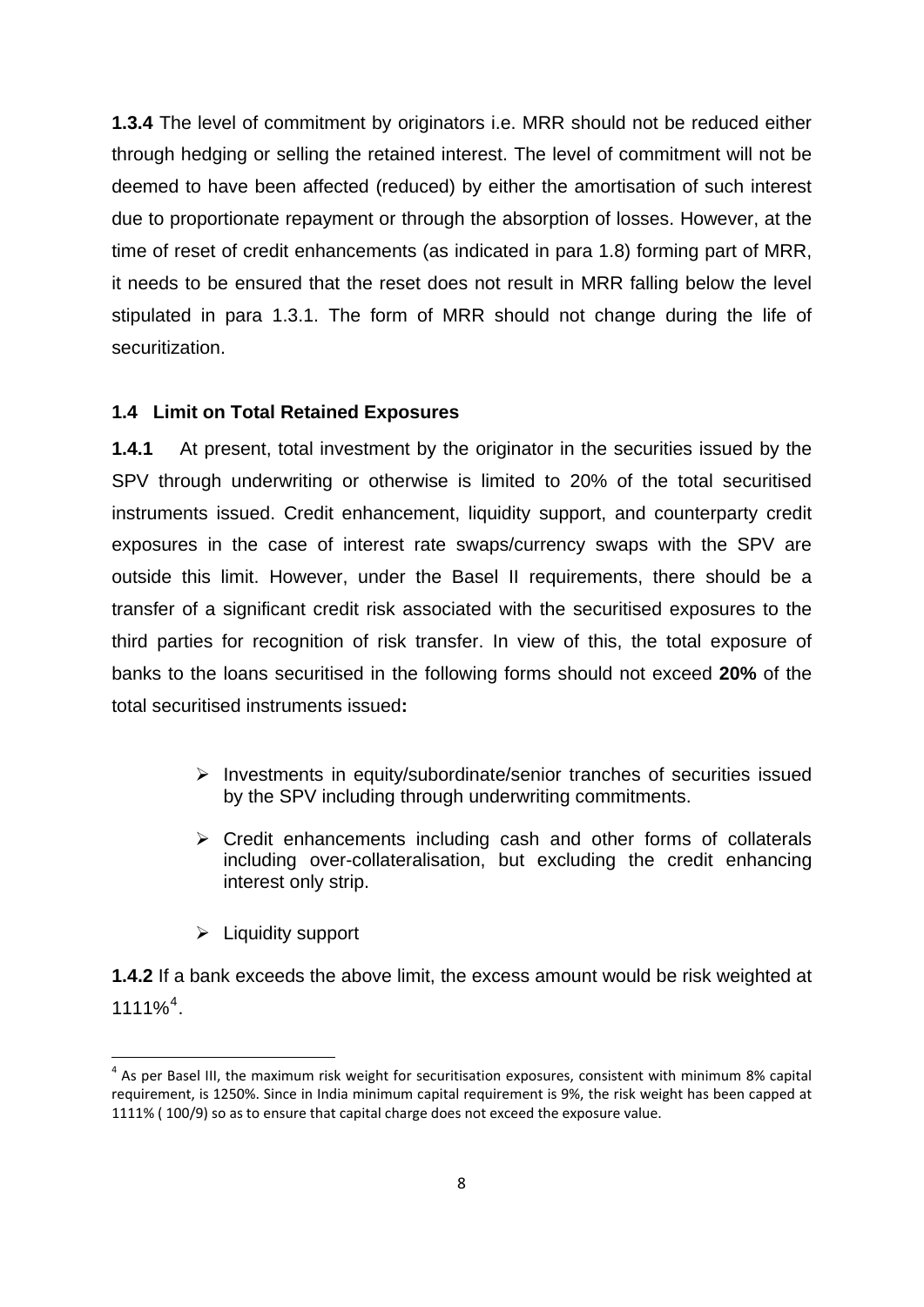<span id="page-8-0"></span>**1.4.3** Credit exposure on account of interest rate swaps/currency swaps entered into with the SPV will be excluded from this limit as this would not be within the control of the bank.

#### **1.5 Booking of Profit Upfront**

**1.5.1** In terms of para 20.1 of our circular DBOD.No.BP.BC.60/21.04.048/2005- 06 dated February 1, 2006 any profit / premium arising on account of securitisation of loans should be amortised over the life of the securities issued or to be issued by the SPV. These instructions were *inter alia* intended to discourage 'originate-to-distribute' model. Now that these concerns are sought to be addressed to some extent by MRR, MHP and other measures being proposed in these guidelines, it has been decided to allow limited recognition of cash profits arising from securitisation transactions. Accordingly, the amount of profit received in cash may be held under an accounting head styled as *"Cash Profit on Loan Transfer Transactions Pending Recognition"* maintained on individual transaction basis*.* The losses, including marked-to-market losses, incurred by banks on the MRR and any other exposures to the securitisation transaction (other than credit enhancing interest only strip<sup>[5](#page-8-0)</sup>) may be charged to this account to the extent this account has positive balance<sup>[6](#page-8-0)</sup>. The following additional rules may be observed while writing-off losses against the balance in the *"Cash Profit on Loan Transfer Transactions Pending Recognition" A*ccount:

> a) If no loss happens during a year, the amount due for amortisation as per straight line method may be transferred to P&L Account as hitherto.

> b) If in a financial year, the amount of loss is less than the amortisable amount for that year, the loss may be charged to the *"Cash Profit on Loan Transfer Transactions Pending Recognition" A*ccount and the excess amount may be transferred to P&L Account that year.

> c) If in a financial year, the amount of loss exceeds the amortisable amount for that year, the entire amount of loss can be written-off against the balance in the *"Cash Profit on Loan Transfer Transactions Pending*

 5 For accounting of losses in respect of credit enhancing interest only strip, please see para 1.5.4.

<sup>6</sup> Even though banks may charge the losses incurred in MRR and other exposures to *"Cash Profit on Loan Transfer Transactions Pending Recognition" A/c,* banks should hold capital against securitisation structures as required in terms of extant guidelines of RBI without taking into account balance in this account.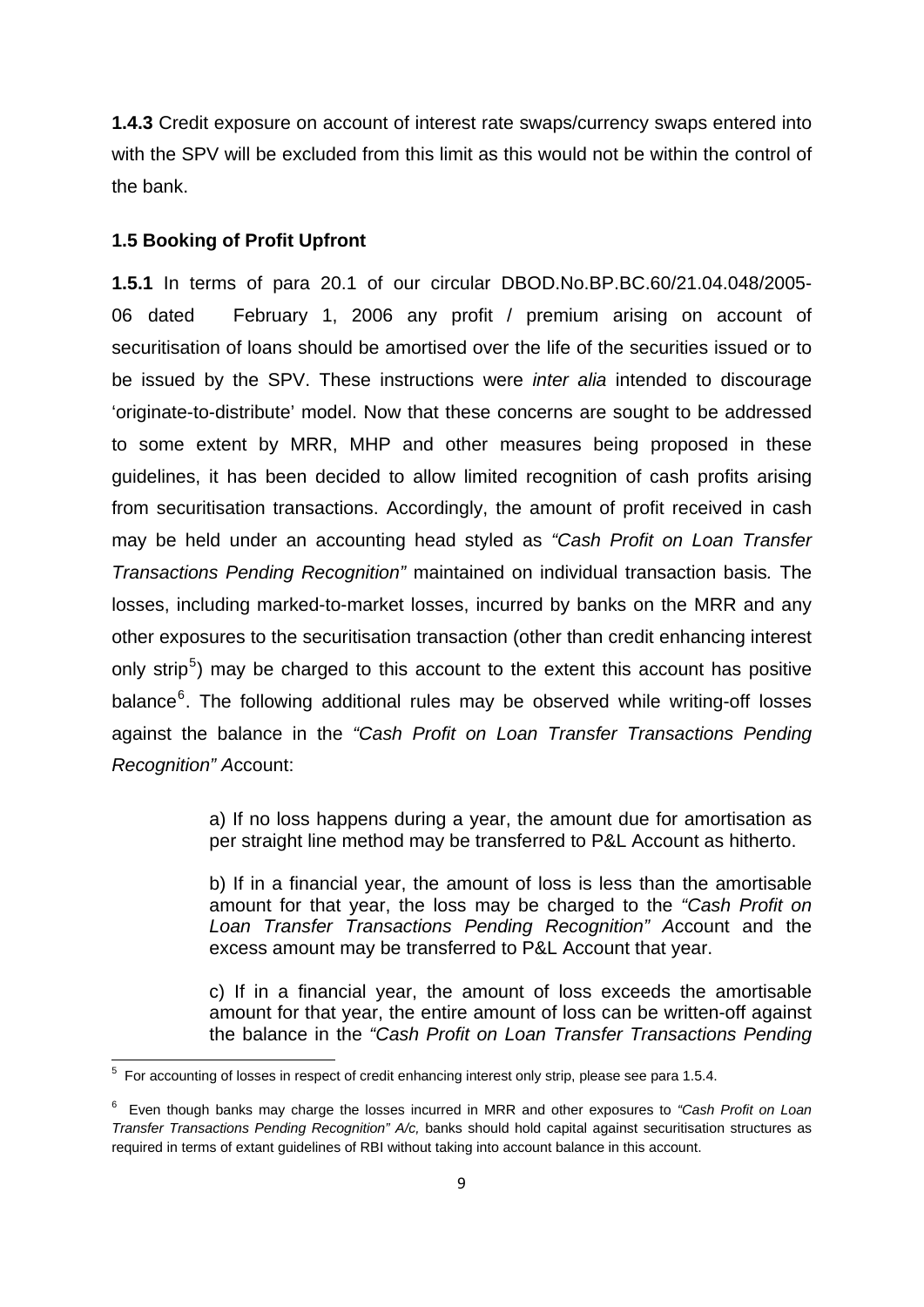<span id="page-9-0"></span>*Recognition"* account, subject to balance available. If the balance in this account is insufficient to absorb the entire loss, the excess loss should be charged to P&L A/c. Further, no amount should be transferred from this account to P&L Account that year as amortisation.

d) At the end of every financial year, the amount of amortisation for future years may be recalculated taking into account the balance outstanding in this account after adjusting for losses, if any, charged to the account.

**1.5.2** At times, the originating banks retain contractual right to receive some of the interest amount due on the transferred assets. This interest receivable by the originating bank represents a liability of the SPV and its present value is capitalised by the originating bank as an Interest Only Strip (I/O Strip), which is an on-balance sheet asset. Normally, a bank would recognise an unrealised gain in its P&L A/c on capitalisation of future interest receivable by way of I/O Strip. However, consistent with the instructions contained in circular dated February 1, 2006 referred to above, banks should not recognise the unrealised gains in P&L A/c., instead hold the unrealised profit under an accounting head styled as *"Unrealised Gain on Loan Transfer Transactions"*. The balance in this account may be treated as a provision against potential losses incurred on the I/O Strip due to its serving as the credit enhancement for the securitisation transaction<sup>[7](#page-9-0)</sup>. The profit may be recognised in P&L Account only when Interest Only Strip is redeemed in cash. As banks would not be booking gain on sale represented by I/O Strip upfront, it need not be deducted from Tier I capital.

<sup>7</sup> The I/O Strips may be amortising or non-amortising. In the case of amortising I/O strips, a bank would periodically receive in cash only the amount which is left after absorbing losses, if any, supported by the I/O strip. On receipt, this amount may be credited to P&L Account and the amount equivalent to the amortisation due may be written-off against the *"Unrealised Gain on Loan Transfer Transactions"* A/c bringing down the book value of the I/O strip in the bank's books. In the case of a non-amortising I/o Strip, as and when the bank receives intimation of charging-off of losses by the SPV against the I/o strip, it may write-off equivalent amount against *"Unrealised Gain on Loan Transfer Transactions"* A/c and bring down the book value of the I/O strip in the bank's books. The amount received in final redemption value of the I/O Strip received in cash may be taken to P&L Account.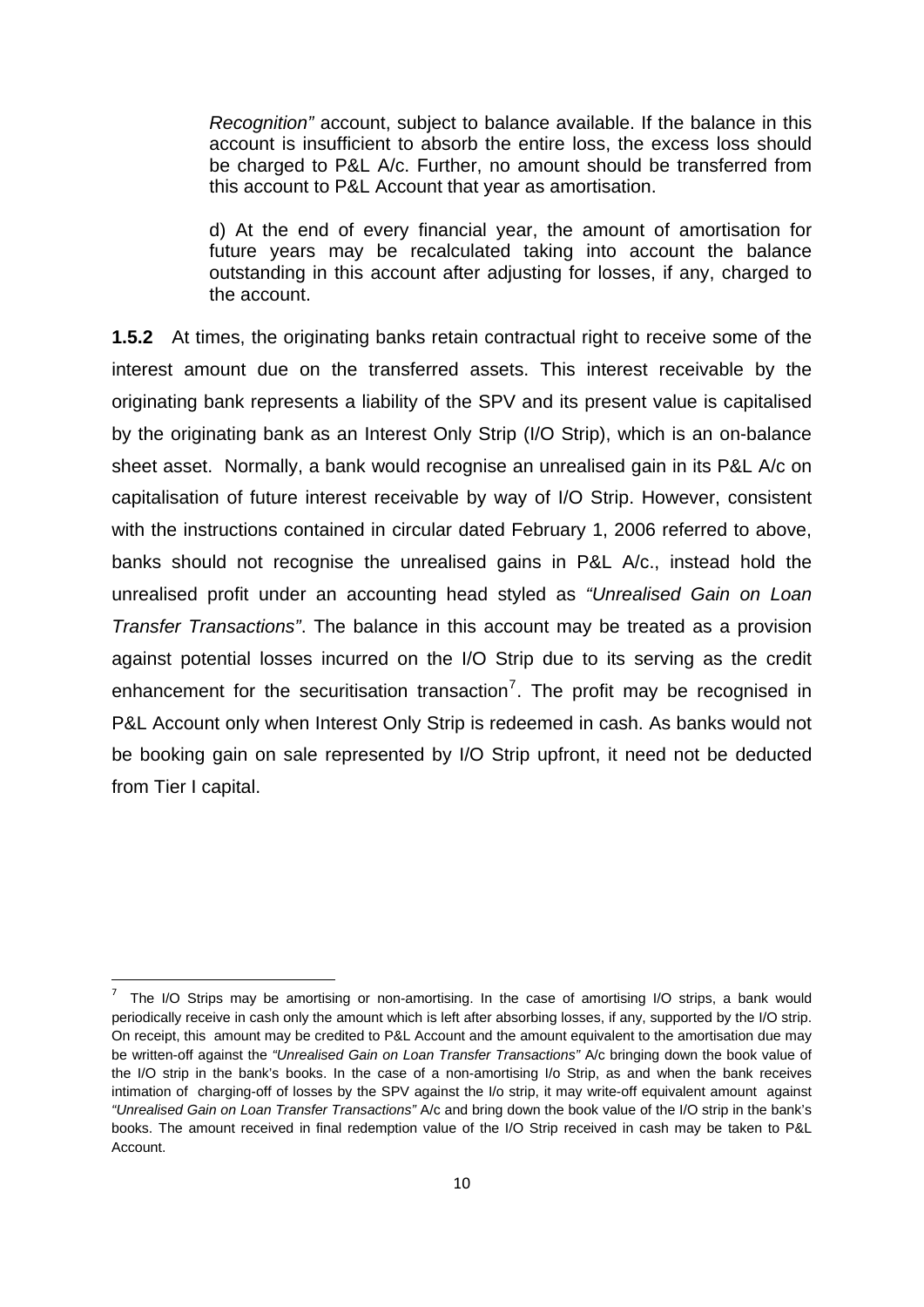#### **1.6 Disclosures by the Originating Banks**

#### **1.6.1 Disclosures to be made in servicer/investor/trustee report**

The originating banks should disclose to investors the weighted average holding period of the assets securitized and the level of their MRR in the securitisation. The originating banks should ensure that prospective investors have readily available access to all materially relevant data on the credit quality and performance of the individual underlying exposures, cash flows and collateral supporting a securitisation exposure as well as such information that is necessary to conduct comprehensive and well-informed stress tests on the cash flows and collateral values supporting the underlying exposures. The disclosure by an originator of its fulfillment of the MHP and MRR should be made available publicly and should be appropriately documented; for instance, a reference to the retention commitment in the prospectus for securities issued under that securitization programme would be considered appropriate. Such disclosures can be made privately in a bi-lateral or private transaction. The disclosure should be made at origination of the transaction, and should be confirmed thereafter at a minimum half yearly (end-September and March), and at any point where the requirement is breached. Subsequent disclosures could be made in the servicer report, investor report, trustee report, or any similar document published. The aforesaid disclosures can be made in the format given in **Appendix 1**.

#### **1.6.2 Disclosures to be made by the originator in Notes to Annual Accounts**

The Notes to Annual Accounts of the originating banks should indicate the outstanding amount of securitised assets as per books of the SPVs sponsored by the bank, total amount of exposures retained by the bank as on the date of balance sheet to comply with the MRR. These figures should be certified by the Auditors of the originating entity. These disclosures should be made in the format given in **Appendix 2**.

#### **1.7 Loan Origination Standards**

The originating banks should apply the same sound and well-defined criteria for credit underwriting to exposures to be securitised as they apply to exposures to be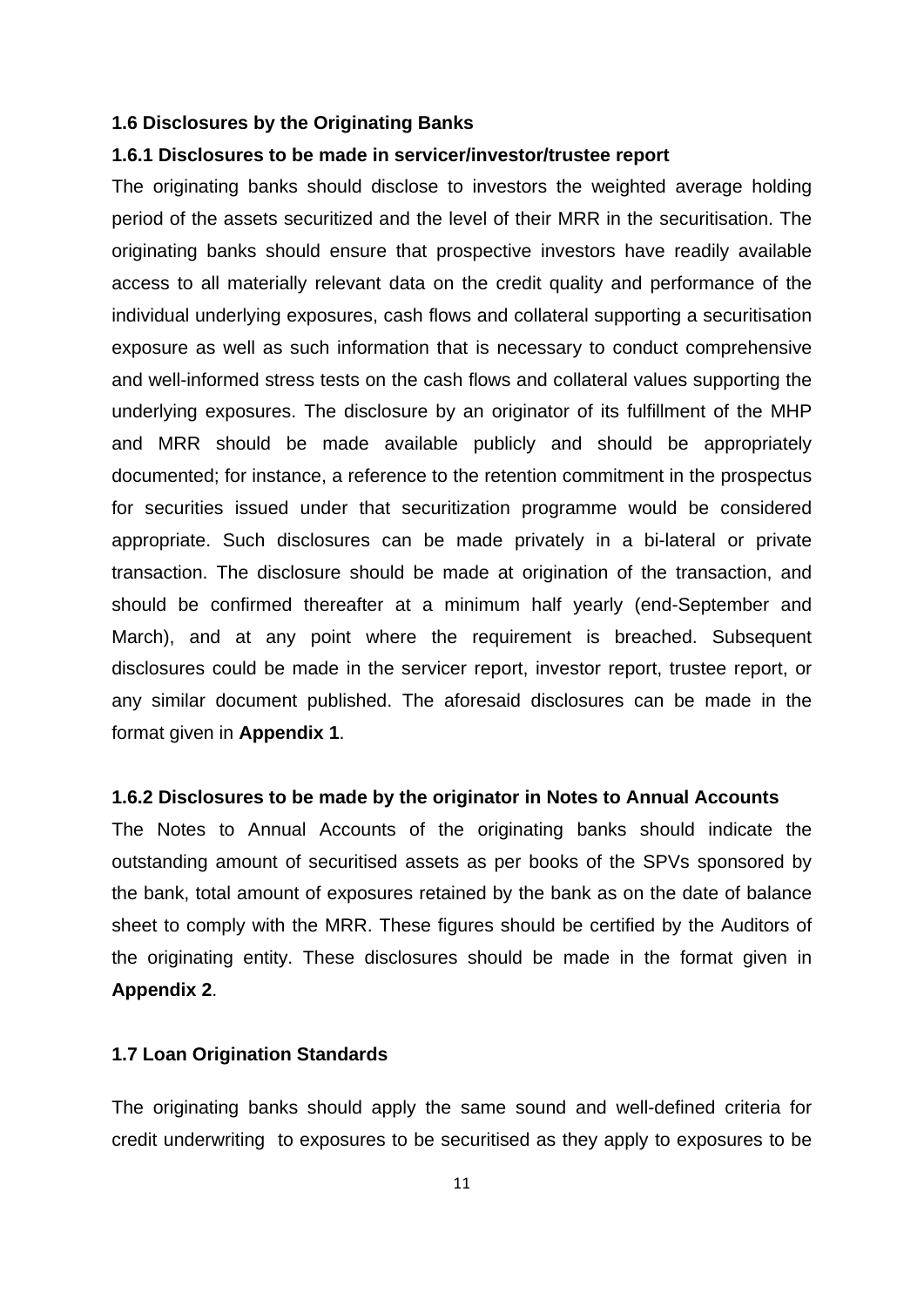<span id="page-11-0"></span>held on their book. To this end, the same processes for approving and, where relevant, amending, renewing and monitoring credits should be applied by the originators.

### **1.8 Reset of Credit Enhancement**

The original amount of credit enhancement can be reset and excess withdrawn by the credit enhancement provider subject to the following conditions:

- (i) Question of reset of credit enhancement will not arise if the rating of any of the tranches other than the first loss tranche/first loss credit enhancement, has deteriorated vis- a- vis the original rating of these securitization positions.
- (ii) At the time of reset, all the outstanding tranches of securities other than first and second loss should be re-rated and the amount of credit enhancement required to at least retain the original or outstanding rating, whichever is higher, determined by the concerned rating agency<sup>[8](#page-11-0)</sup>.
- (iii) The reset of credit enhancement should have been contemplated in the contractual terms of the transaction and the initial rating of the transaction should take into account the likelihood of resets.
- (iv) The reset can be applied to any external form of credit enhancement provided by a third party or the originator which is in first or second loss position. For this purpose, a credit enhancement which, for the investors, creates exposure to entities other than the underlying borrowers will be treated as external credit enhancement. Such credit enhancements are not the liabilities of the securitization SPV. For instance, cash collaterals and first/second loss guarantees are external forms of credit enhancements. Investment in subordinated tranches, over-collateralisation, excess spreads, credit enhancing interest-only strips are internal forms of credit enhancements.
- (v) The reset of credit enhancement and release of collateral/guarantee/ any other exposure constituting the credit enhancement should be based on the compliance with all the following terms and conditions/triggers as defined as under:
	- a. At least 50% of the total principal amount assigned at the time of securitization has been repaid.

 8 Only the rating agency which had rated the securitization transaction initially shall re‐rate it for the purpose of reset of credit enhancement.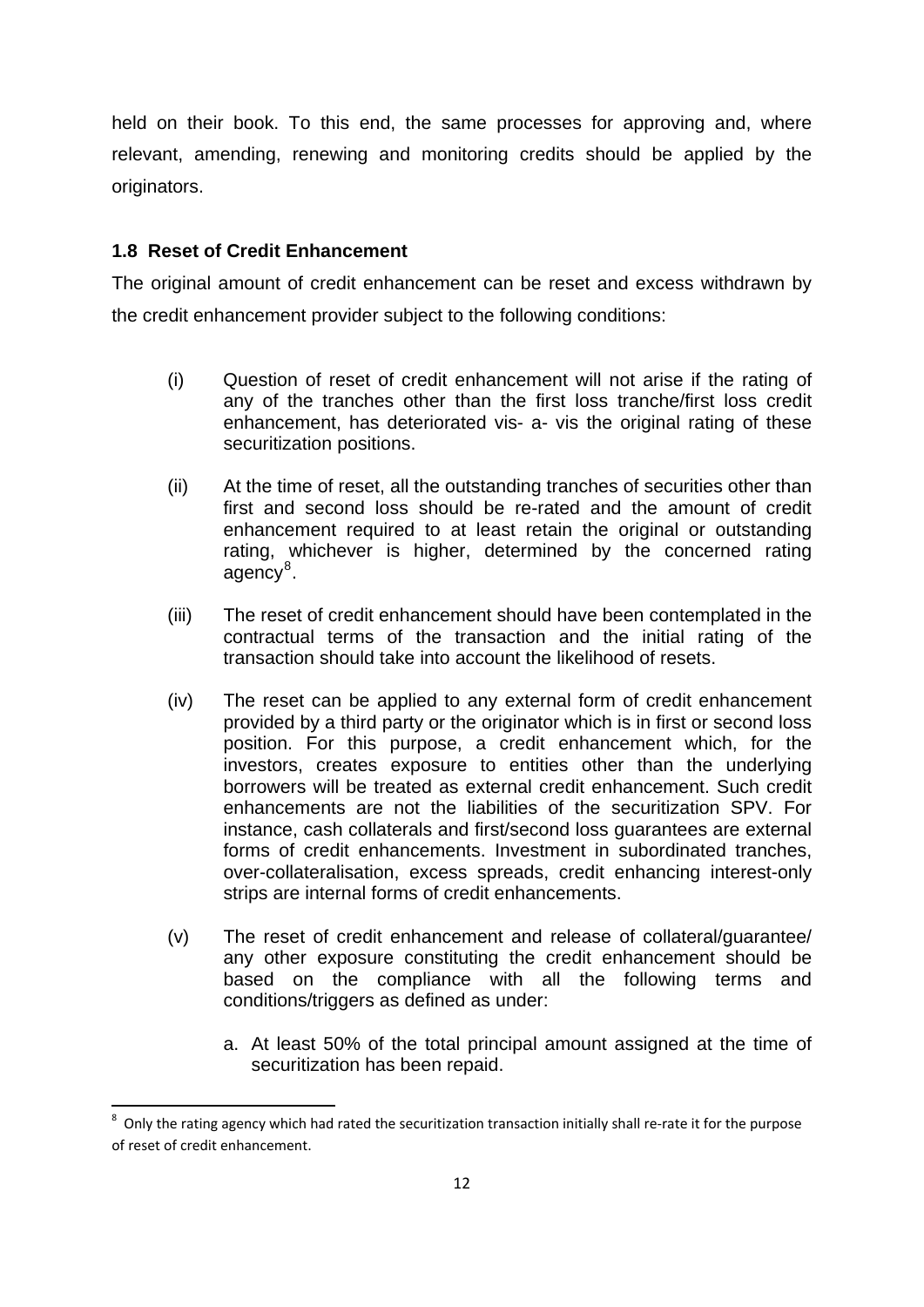- <span id="page-12-0"></span>b. No reset should happen if the 'Delinquency Trigger' is breached. The Delinquency Trigger for this purpose shall be treated as having been breached if:
	- total amount of all overdues plus all written-off as well as accumulated losses( which are yet to be written-off) exceed 50% of the 'amortisation-adjusted amount of first loss and second position cover'<sup>[9](#page-12-0)</sup>.
	- total amount of all overdues plus any accumulated losses experienced by the underlying pool of loans (which are yet to be written-off) exceed 50% of the 'available first loss and second position cover<sup>[10](#page-12-0)</sup>; or
- (vi) The excess credit enhancement allowed to be withdrawn at any point in time should not exceed the minimum of :
	- a. Reserve floor as a percentage of the initial credit enhancement. The stipulation of the floor may be based on the transaction structure, depending on asset class, the track record of the originator and other pool specific factors such as concentration of long term contracts in pool, and in no case should be less than 33% of the initial credit enhancement.
	- b. Only 50% of the credit enhancement in excess of that required to retain the credit rating of all the tranches as referred to in para (ii) assigned to them at the time of the securitization transaction, can be considered for release, at any point of time.
	- c. The reset should not lead to exposures retained by originators along with credit enhancements offered by them falling below the level of MRR prescribed in para 1.3.1.<sup>[11](#page-12-0)</sup>

 $9$  Amortisation adjusted amount of first loss and second position cover is 'the original amount of first loss and second position cover available at the time of undertaking securitisation transaction' multiplied by 'percentage of principal already amortised'.

 $10$  Available first loss and second position cover is the amount of first loss and second position cover remaining after any prior reset or absorption of losses.

<sup>11</sup> An illustration of reset of credit enhancement is given in **Appendix 3**.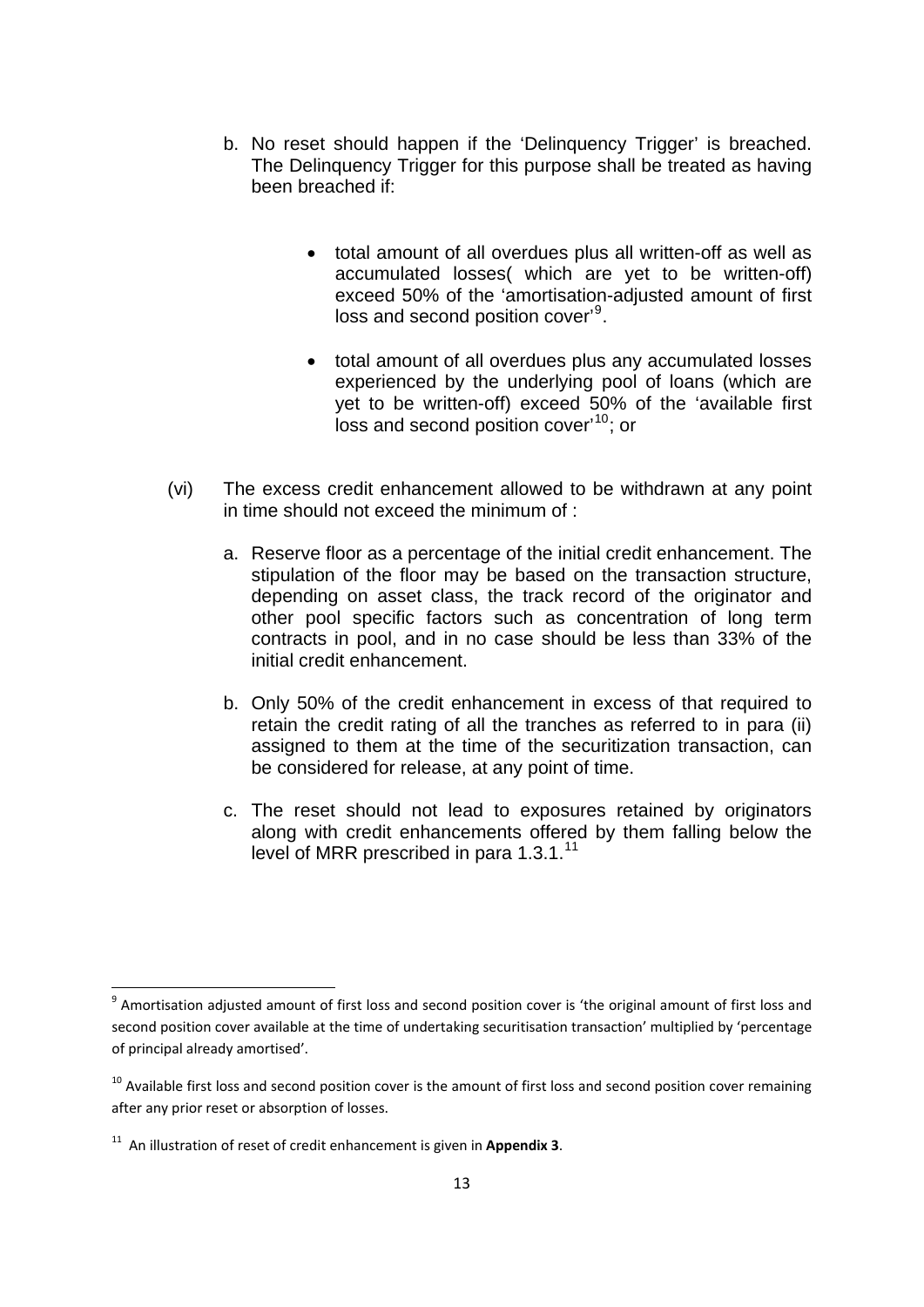#### **1.9 Treatment of Securitised Assets not Meeting the Requirements Stipulated in Paragraph 1**

If an originating bank fails to meet the requirement laid down in the above paragraphs, it will have to maintain capital for the securitized assets as if these were not securitized. This capital would be in addition to the capital which the bank is required to maintain on its other existing exposures to the securitization transaction.

### **2. REQUIREMENTS TO BE MET BY BANKS OTHER THAN ORIGINATORS HAVING SECURITISATION EXPOSURES**

### **2.1 Standards for Due Diligence**

**2.1.1** Banks can invest in or assume exposure to a securitisation position **only if** the originator (other banks/FIs/NBFCs or any other entity in India) has explicitly disclosed to the credit institution that it will adhere to the MHP and MRR stipulated in these guidelines. The overseas branches of Indian banks should also not invest or assume exposure to securitisation positions in other jurisdictions which have not laid down any MRR. However, they can invest in such instruments in the jurisdictions where the MRR has been prescribed, though it may be different from that prescribed in this circular.

**2.1.2** Before investing, and as appropriate thereafter, banks should be able to demonstrate for each of their individual securitization positions, that they have a comprehensive and thorough understanding of risk profile of their proposed / existing investments in securitised positions. The banks will also have to demonstrate that for making such an assessment they have implemented formal policies and procedures appropriate to banking book and trading book for analysing and recording the following:

a) information disclosed by the originators regarding the MRR in the securitization, on an at least half yearly basis;

b) the risk characteristics of the individual securitisation position including all the structural features of the securitisation that can materially impact the performance of the investing bank's securitisation position *(i.e. the seniority of the tranche, thickness of the subordinate tranches, its sensitivity to prepayment risk and credit enhancement resets, structure of repayment water-*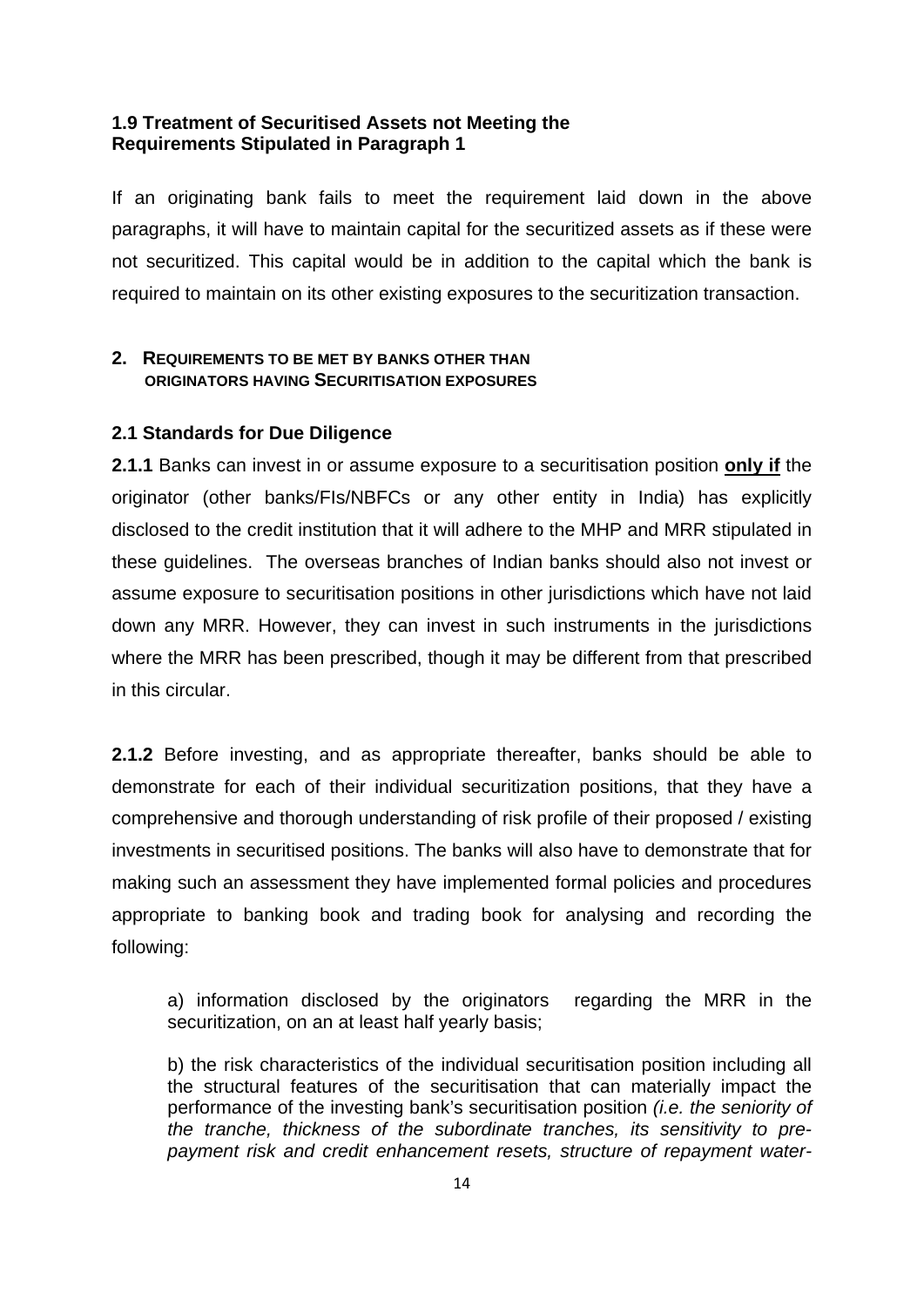*falls, waterfall related triggers*, *the position of the tranche in sequential repayment of tranches( time-tranching ), liquidity enhancements, availability of credit enhancements in the case of liquidity facilities, deal-specific definition of default, etc.);* 

c) the risk characteristics of the exposures underlying the securitization position *( i.e. the credit quality, extent of diversification and homogeneity of the pool of loans, sensitivity of the repayment behavior of individual borrowers to factors other than their sources of income, volatility of the market values of the collaterals supporting the loans, cyclicality of the economic activities in which the underlying borrowers are engaged, etc.);*

d) the reputation of the originators in terms of observance of credit appraisal and credit monitoring standards, adherence to MRR and MHP standards in earlier securitizations, and fairness in selecting exposures for securitization;

e) loss experience in earlier securitisations of the originators in the relevant exposure classes underlying the securitisation position, incidence of any frauds committed by the underlying borrowers, truthfulness of the representations and warranties made by the originator;

f) the statements and disclosures made by the originators, or their agents or advisors, about their due diligence on the securitised exposures and, where applicable, on the quality of the collateral supporting the securitised exposures; and

g) where applicable, the methodologies and concepts on which the valuation of collateral supporting the securitised exposures is based and the policies adopted by the originator to ensure the independence of the valuer.

**2.1.3** When the bonds or other liabilities of the securitisation are subsequently purchased in the secondary market by a bank, it should, at that point in time, ensure that the originator has explicitly disclosed that it will retain a position that meets the MRR.

#### **2.2 Stress Testing**

Banks should regularly perform their own stress tests appropriate to their securitisation positions. For this purpose, various factors which may be considered include, but are not limited to, rise in default rates in the underlying portfolios in a situation of economic downturn, rise in pre-payment rates due to fall in rate of interest or rise in income levels of the borrowers leading to early redemption of exposures and fall in rating of the credit enhancers resulting in fall in market value of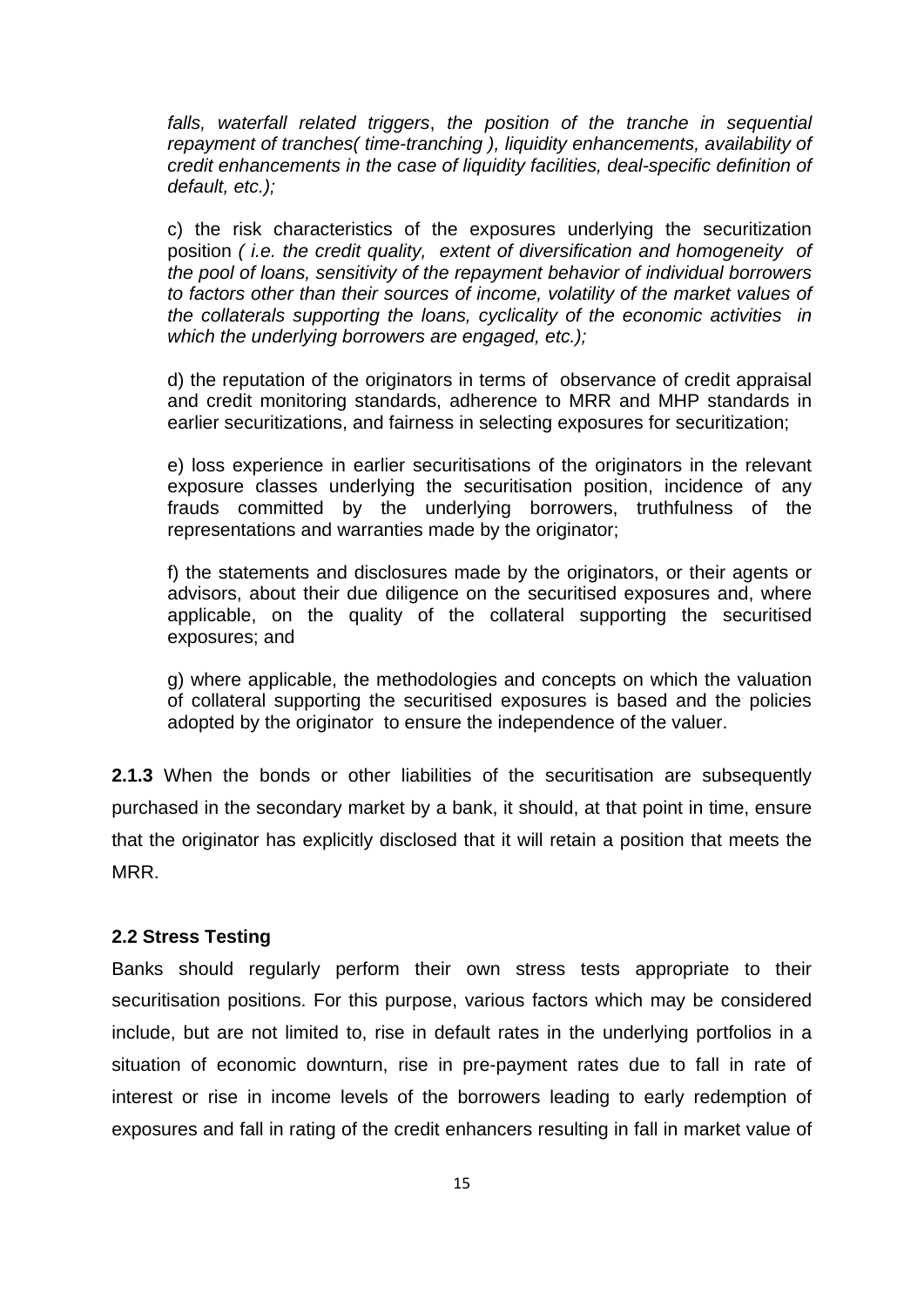securities (Asset Backed Securities/Mortgage Backed Securities), drying of liquidity of the securities resulting in higher prudent valuation adjustments.

#### **2.3 Credit Monitoring**

Banks need to monitor on an ongoing basis and in a timely manner performance information on the exposures underlying their securitisation positions. For this purpose, banks should establish formal procedures appropriate to their banking book and trading book and commensurate with the risk profile of their exposures in securitised positions as stipulated in para 2.1.2. Where relevant, this shall include the exposure type, the percentage of loans more than 30, 60 and 90 days past due, default rates, prepayment rates, loans in foreclosure, collateral type and occupancy, and frequency distribution of credit scores or other measures of credit worthiness across underlying exposures, industry and geographical diversification, frequency distribution of loan to value ratios with bandwidths that facilitate adequate sensitivity analysis. Banks may *inter alia* make use of the disclosures made by the originators in the form given in **Appendix 1** to monitor the securitization exposures.

#### **2.4 Treatment of Exposures not Meeting the Requirements Stipulated in Paragraph 2**

The investing banks will assign a risk weight of 1111% to the securitization exposures where the requirements in paragraph **2** above are not met.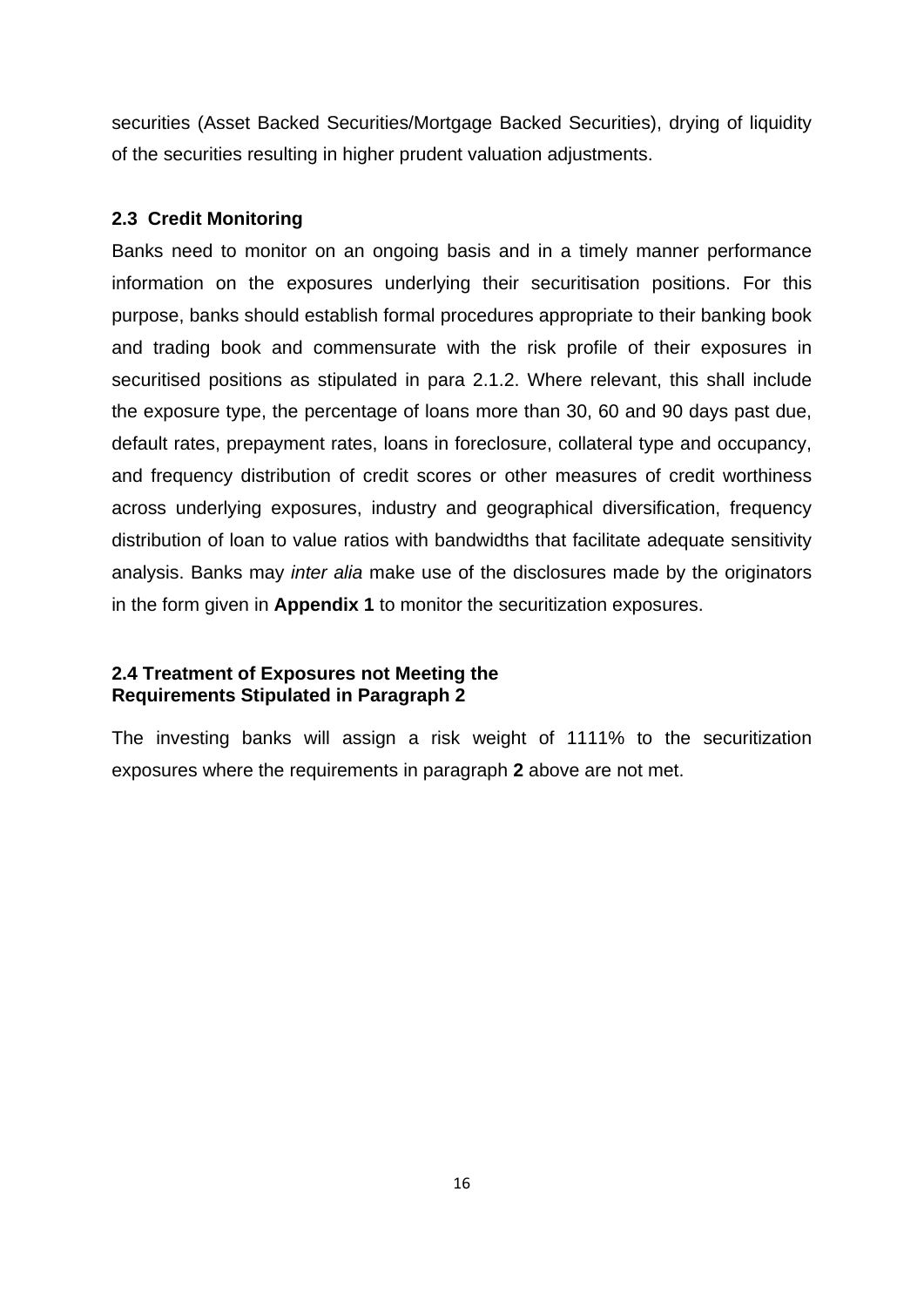### **Section B**

### <span id="page-16-0"></span>**Guidelines on Transactions Involving Transfer of Assets through Direct Assignment of Cash Flows and the Underlying Securities**

### **1. REQUIREMENTS TO BE MET BY THE ORIGINATING BANKS**

### **1.1 Assets Eligible for Transfer**

Under these guidelines<sup>[12](#page-16-0)</sup>, banks can transfer any single standard asset or portfolio of assets that represents the debt obligations of their borrowers<sup>[13](#page-16-0)</sup>, such as through an assignment deed, to financial entities, **except the following**:

- (i) The revolving credit facilities such as cash credit accounts and credit card receivables
- (ii) Loans/bonds in the nature of an advance purchased from other entities, which have remained in the books of the bank for less than 3 years<sup>[14](#page-16-0)</sup>.

### **1.2 Minimum Holding Period (MHP)**

Same as in para 1.2 of Section A.

### **1.3 Minimum Retention Requirement (MRR)**

**1.3.1** The originating banks should adhere to the MRR detailed in the Table below while transferring loans to other financial entities:

  $12$  These guidelines do not apply to :

<sup>(</sup>i) transfer of loan accounts of borrowers by a bank to another entity and vice versa, with the consent of the borrower

<sup>(</sup>ii) Inter‐bank participations

<sup>(</sup>iii) Sale and purchase of traded bonds other than those in the nature of advance.

 $13$  Loans and bonds in the nature of advance as defined in Para 2.1 (vii) of Master Circular – Prudential norms for classification, valuation and operation of investment portfolio by banks dated July 1, 2011.

 $14$  Loans cannot be re-transferred to the same entities from whom these were purchased.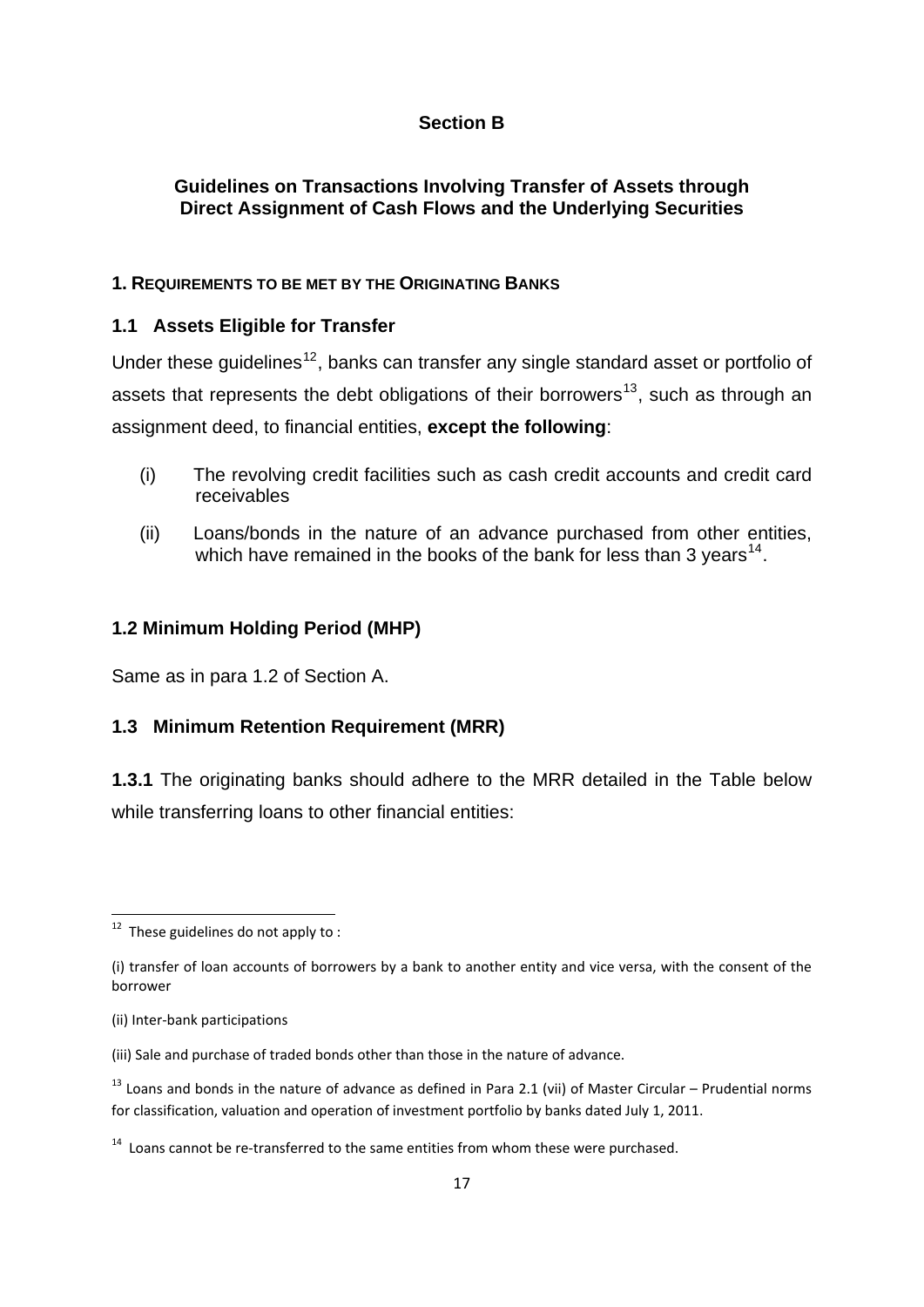| <b>Type of Loan</b> | <b>MRR</b>                                                                               |
|---------------------|------------------------------------------------------------------------------------------|
|                     | Loans with original maturity of 24 months   Retention of right to receive 5% of the cash |
| or less             | flows from the loans transferred on pari-                                                |
|                     | passu basis.                                                                             |
|                     | Loans with original maturity of above $24$ Retention of right to receive 10% of the      |
| months              | cash flows from the loans transferred on                                                 |
|                     | pari-passu basis.                                                                        |

As indicated in para 1.4 below, banks will not be permitted to offer credit enhancements to loans directly transferred to other entities. Therefore, the MRR would generally create an exposure for the originator to the asset transferred paripassu with the transferee. The underlying documentation (e.g. assignment deed) supporting the transfer of assets should clearly provide that the transferring bank assigns the entire assets along with underlying security and the originating bank should retain right to receive part of cash flows( 'repayment' and 'recovery in case of default') from the loans transferred to the extent of MRR through a separate agreement.

**1.3.2** MRR will have to be maintained by the entity which sells the loans. In other words, it cannot be maintained by other entities which are treated as 'originator' in terms of para 5(vi) of the circular dated February 1, 2006 containing guidelines on securitisation of standard assets.

**1.3.3** The level of commitment by originators i.e. MRR should not be reduced either through hedging or selling the retained interest. However, the level of commitment will not be deemed to have been affected (reduced) by either the amortisation of such interest due to proportionate repayment or through the absorption of losses. The form of MRR should not change during the life of the loans transferred.

#### **1.4 Limit on Total Retained Exposures**

Banks should not offer credit enhancements in any form and liquidity facilities in the case of loan transfers through direct assignment of cash flows, as the investors in such cases are generally the institutional investors who should have the necessary expertise to appraise and assume the exposure after carrying out the required due diligence. Banks should also not retain any exposures through investment in the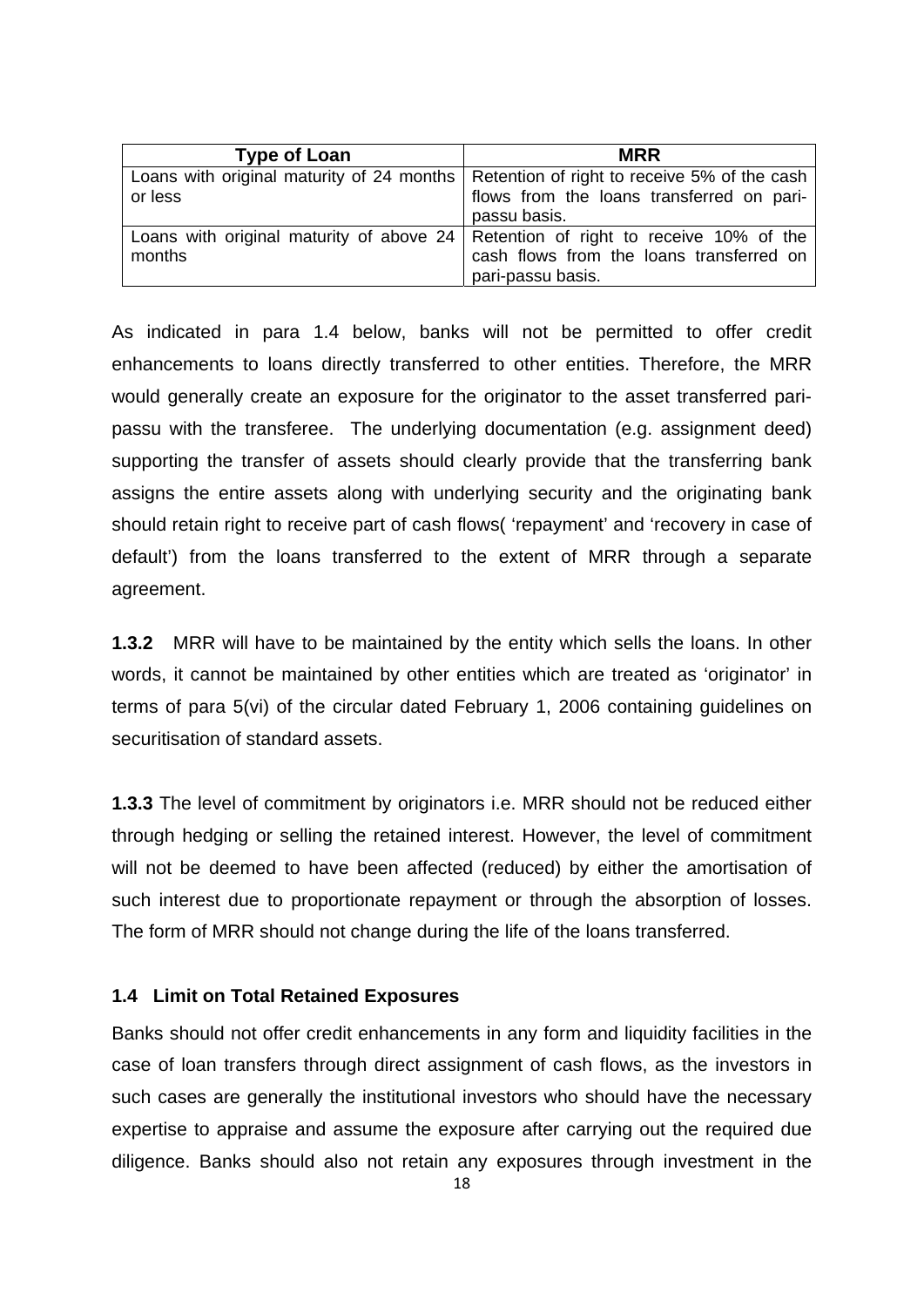<span id="page-18-0"></span>Interest Only Strip representing the Excess Interest Spread/ Future Margin Income from the loans transferred. However, the originating banks will have to satisfy the MRR requirements stipulated in para 1.3 above.

### **1.5 Booking of Profit Upfront**

The amount of profit in cash on direct sale of loans may be held under an accounting head styled as *"Cash Profit on Loan Transfer Transactions Pending Recognition"*  maintained on individual transaction basis. The amount lying in this account may be amortised over the life of the loans transferred, in a straight line method. The losses incurred by originators on the MRR pertaining to the direct sale transaction may be charged to this account to the extent this account has positive balance, as per the following rules $15$ :

a) As and when a particular account(s) constituting the sale transaction is/are classified as NPA by the purchaser, the corresponding proportionate amount of that account(s) reflected in the books of the originator as part of MRR should also be classified as NPA.

b) Specific provisions required to be made on NPA accounts by the originator should be charged to the P&L A/c.

c) If in any year, the amount of incremental specific provisions made on these accounts are less than the amount due for amortisation, the amortisation amount due for that year may be transferred to P&L account from "*Cash Profit on Loan Transfer Transactions Pending Recognition" A/c*.

d) If in a financial year, the amount of incremental specific provisions exceeds the amortisable amount for that year, an amount equivalent to the incremental specific provisions may be transferred to P&L from the "*Cash Profit on Loan Transfer Transactions Pending Recognition" A/c* subject to balance being available in this account. No further amount should be transferred from this account to P&L Account that year as amortisation.

d) At the end of every financial year, the amount of amortisation for future years may be recalculated taking into account the balance outstanding in this account after adjusting for losses, if any, charged to the account.

<sup>15</sup> Even though banks may charge the losses incurred in MRR to *"Cash Profit on Loan Transfer Transactions Pending Recognition" A/c,* banks should hold capital against the exposure retained as part of MRR as required in terms of extant guidelines of RBI without taking into account balance in this account. Banks will also be required to separately maintain 'standard asset' provisions on MRR as per existing instructions which should not be charged to the *"Cash Profit on Loan Transfer Transactions Pending Recognition" A/c.*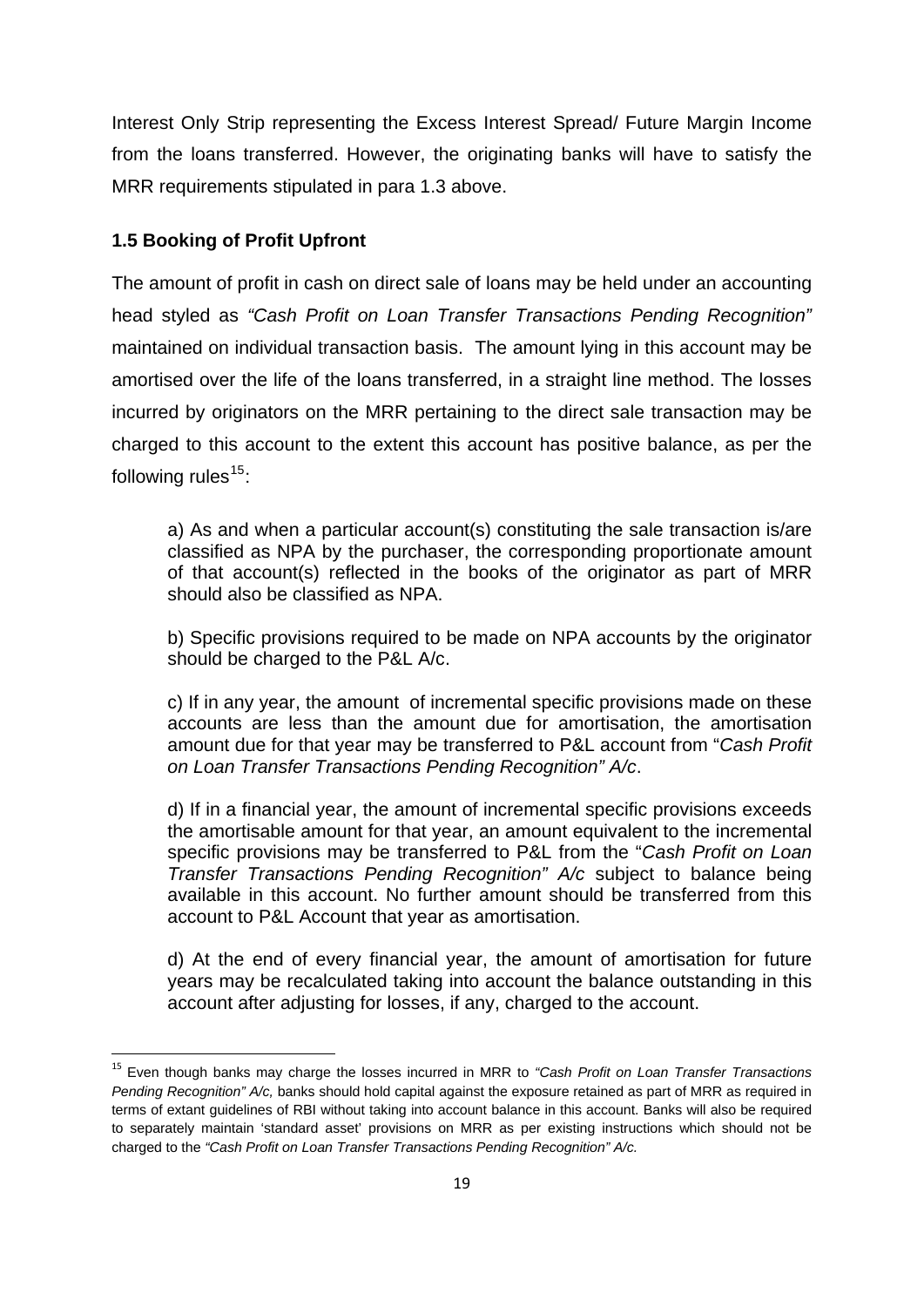### **1.6 Disclosures by the Originating Banks**

Same as in para 1.6 of Section A.

### **1.7 Loan Origination Standards**

Same as in para 1.7 of Section A.

### **1.8 Treatment of Assets sold not Meeting the Requirements in Paragraph 1**

If an originating bank fails to meet the requirement laid down in paragraph **1** above, it will have to maintain capital for the assets sold as if these were still on the books of the bank (originating bank).

### **2. REQUIREMENTS TO BE MET BY THE PURCHASING BANKS**

### **2.1 Restrictions on Purchase of loans**

Banks can purchase loans from other banks/FIs/NBFCs or any other entity in India only if the seller has explicitly disclosed to the purchasing banks that it will adhere to the MRR indicated in paragraph 1.3 on an ongoing basis. The overseas branches of Indian banks should also not purchase loans in other jurisdictions which have not laid down any MRR. However, they can purchase loans in the jurisdictions where the MRR has been prescribed, though it may be different from that prescribed in this circular.

### **2.2 Standards for Due Diligence**

**2.2.1** Banks should have the necessary expertise and resources in terms of skilled manpower and systems to carry out the due diligence of the loans/portfolios of loans before purchasing them. The due diligence of the purchased loans cannot be outsourced by the bank and should be carried out by its own officers with the same rigour as would have been applied while sanctioning new loans by the bank. However, in case of purchase of portfolios of retail loans, if banks engage the services of specialized firms to aid them in the process of due diligence, the use of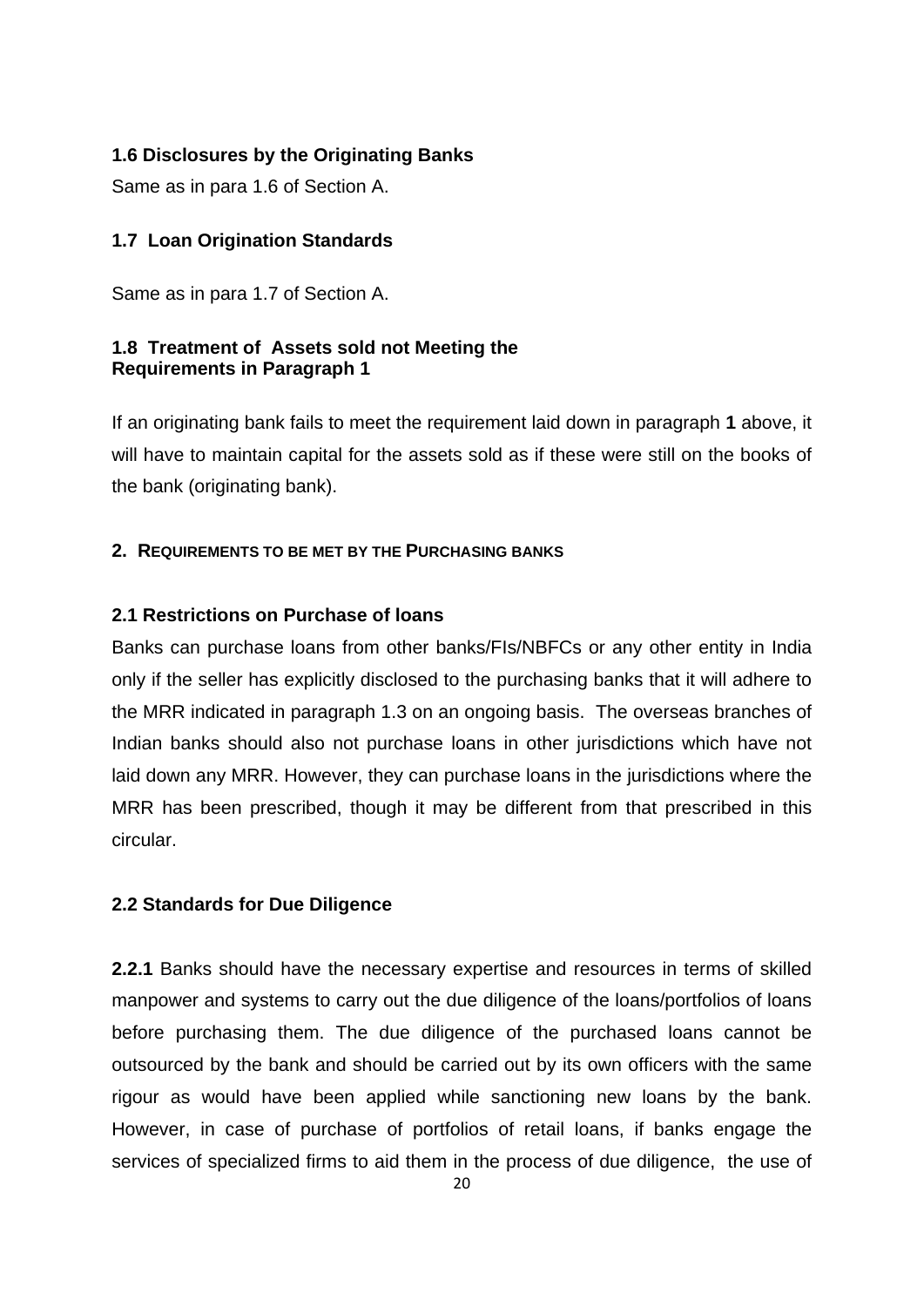such firms should be limited to collecting, compiling and certifying the relevant objective information to support the due diligence process. Under no circumstances, banks should seek or rely on the opinion of such firms regarding the credit worthiness of the individual borrowers. If a bank uses services of specialized firms in the process of due diligence, its own officers should carry out a verification check of information of at least 5% of the randomly selected obligors collected by the firms and document the findings.

**2.2.2** Before purchasing individual loans or portfolio of loans, and as appropriate thereafter, banks should be able to demonstrate that they have a comprehensive and thorough understanding of and have implemented formal policies and procedures commensurate with the risk profile of the loans purchased analysing and recording:

a) information disclosed by the originators regarding the MRR, on an ongoing basis;

b) the risk characteristics of the exposures constituting the portfolio purchased *( i.e. the credit quality, extent of diversification and homogeneity of the pool of loans, sensitivity of the repayment behavior of individual borrowers to factors other than their sources of income, volatility of the market values of the collaterals supporting the loans, cyclicality of the economic activities in which the underlying borrowers are engaged, etc.);*

c) the reputation of the originators in terms of observance of credit appraisal and credit monitoring standards, adherence to MRR and MHP standards in earlier transfer of portfolios and fairness in selecting exposures for transfer;

d) loss experience in earlier transfer of portfolios by the originators in the relevant exposure classes underlying and incidence of any frauds committed by the underlying borrowers, truthfulness of the representations and warranties made by the originator;

e) the statements and disclosures made by the originators, or their agents or advisors, about their due diligence on the securitised exposures and, where applicable, on the quality of the collateral supporting the loans transferred; and

f) where applicable, the methodologies and concepts on which the valuation of loans transferred is based and the policies adopted by the originator to ensure the independence of the valuer.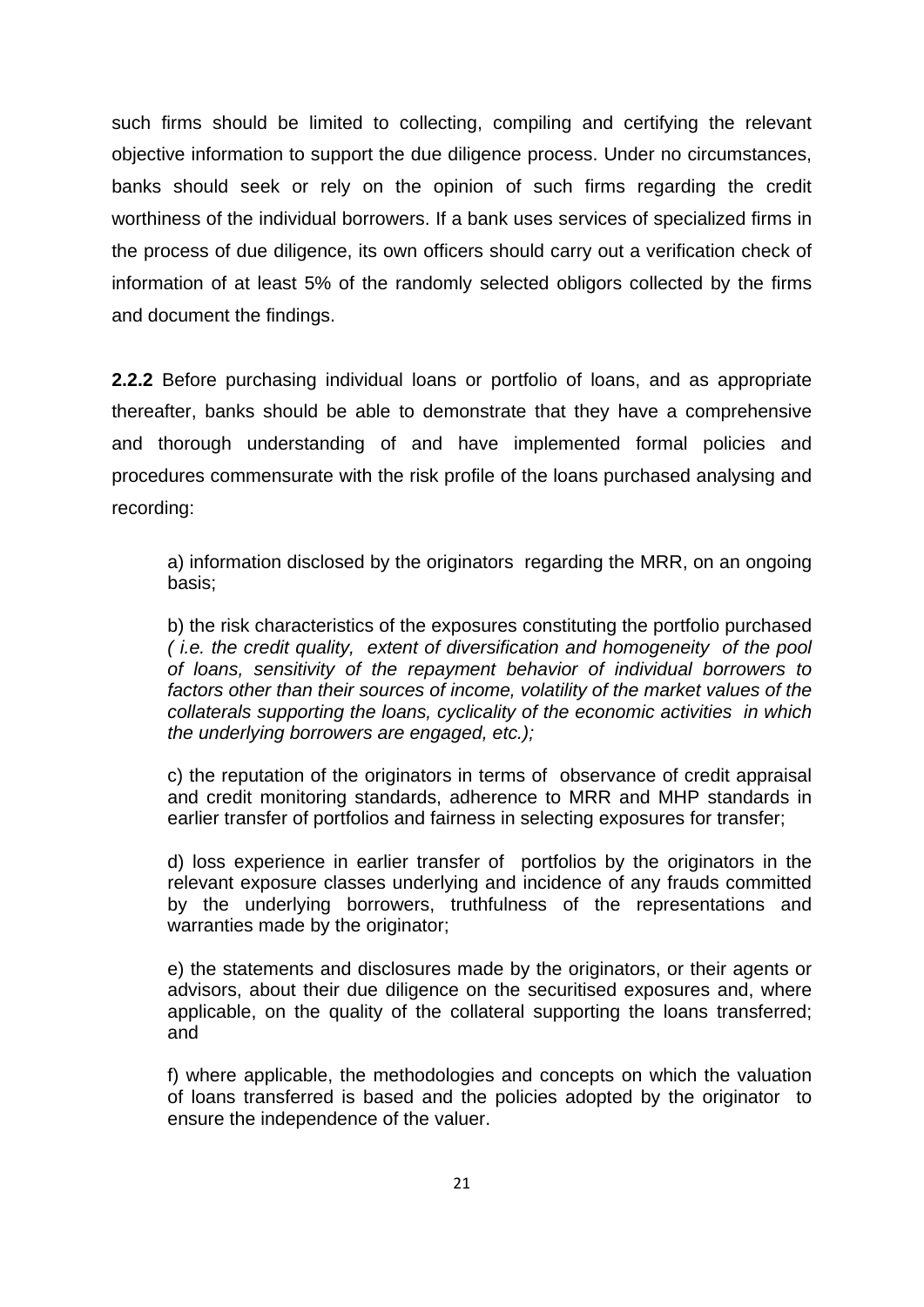#### **2.3 Stress Testing**

Banks should regularly perform their own stress tests appropriate to the portfolios of loans purchased by them. For this purpose, various factors which may be considered include, but are not limited to, rise in default rates in the underlying portfolios in a situation of economic downturn, rise in pre-payment rates due to fall in rate of interest or rise in income levels of the borrowers leading to early redemption of exposures.

#### **2.4 Credit monitoring**

**2.4.1** The purchasing banks need to monitor on an ongoing basis and in timely manner performance information on the loans purchased. For this purpose, banks should establish formal procedures appropriate and commensurate with the risk profile of the purchased loans. Such procedures should be as rigorous as that followed by the bank for portfolios of similar loans directly originated by it. In particular, such procedures must facilitate timely detection of signs of weaknesses in individual accounts and identification of non-performing borrowers as per RBI guidelines as soon as loans are 90 days past due. The information collected should include the exposure type, the percentage of loans more than 30, 60 and 90 days past due, default rates, prepayment rates, loans in foreclosure, collateral type and occupancy, and frequency distribution of credit scores or other measures of credit worthiness across underlying exposures, industry and geographical diversification, frequency distribution of loan to value ratios with bandwidths that facilitate adequate sensitivity analysis. Such information, if not collected directly by the bank and obtained from the servicing agent, should be certified by the authorized officials of the servicing agent. Banks may *inter alia* make use of the disclosures made by the originators in the form given in **Appendix 1** to monitor the exposures.

**2.4.2** Depending upon the size of the portfolio, credit monitoring procedures may include verification of the information submitted by the bank's concurrent and internal auditors. The servicing agreement should provide for such verifications by the auditors of the purchasing bank. All relevant information and audit reports should be available for verification by the Inspecting Officials of RBI during the Annual Financial Inspections of the purchasing banks.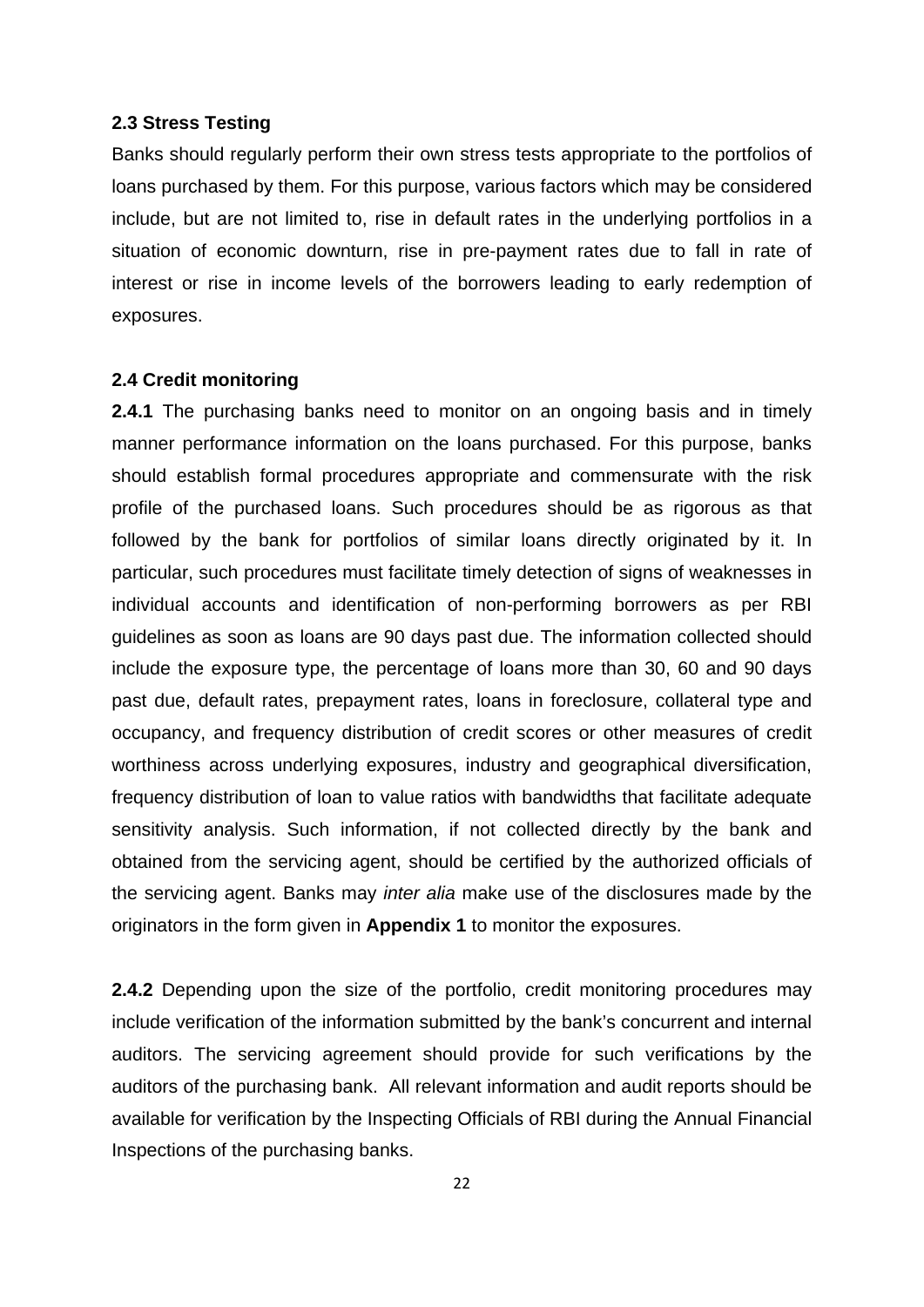#### <span id="page-22-0"></span>**2.5 True Sale Criteria**

**2.5.1** The **'sale'** (*this term would hereinafter include direct sale, assignment, novation and any other form of transfer of asset, but does not include loan participation through Inter-Bank Participation Certificates, outright transfer of loan accounts to other financial entities with the consent of the borrower and sale of bonds other than those in the nature of advance*) should result in immediate legal separation of the **'selling bank'[16](#page-22-0)** (*this term hereinafter would include direct selling bank, assigning bank, novating bank and the bank transferring assets through any other mode*), from the assets which are sold. The assets should stand completely isolated from the selling bank, after its transfer to the buyer, i.e., put beyond the selling bank's as well as its creditors' reach, even in the event of bankruptcy of the selling/assigning/transferring bank.

**2.5.2** The selling bank should effectively transfer all risks/ rewards and rights/ obligations pertaining to the asset and shall not hold any beneficial interest in the asset after its sale. An agreement entitling the selling bank to any surplus income on the sold assets at the end of the life of the underlying assets would not be deemed as a violation of the true sale criteria. The buyer should have the unfettered right to pledge, sell, transfer or exchange or otherwise dispose of the assets free of any restraining condition. The selling bank shall not have any economic interest in the assets after its sale and the buyer shall have no recourse to the selling bank for any expenses or losses except those specifically permitted under these guidelines.

**2.5.3** There shall be no obligation on the selling bank to re-purchase or fund the repayment of the asset or any part of it or substitute assets held by the buyer or provide additional assets to the buyer at any time except those arising out of breach of warranties or representations made at the time of sale. The selling bank should be able to demonstrate that a notice to this effect has been given to the buyer and that the buyer has acknowledged the absence of such obligation.

 $<sup>16</sup>$  In this paragraph, the term 'selling bank' will include other entities selling loans to banks</sup>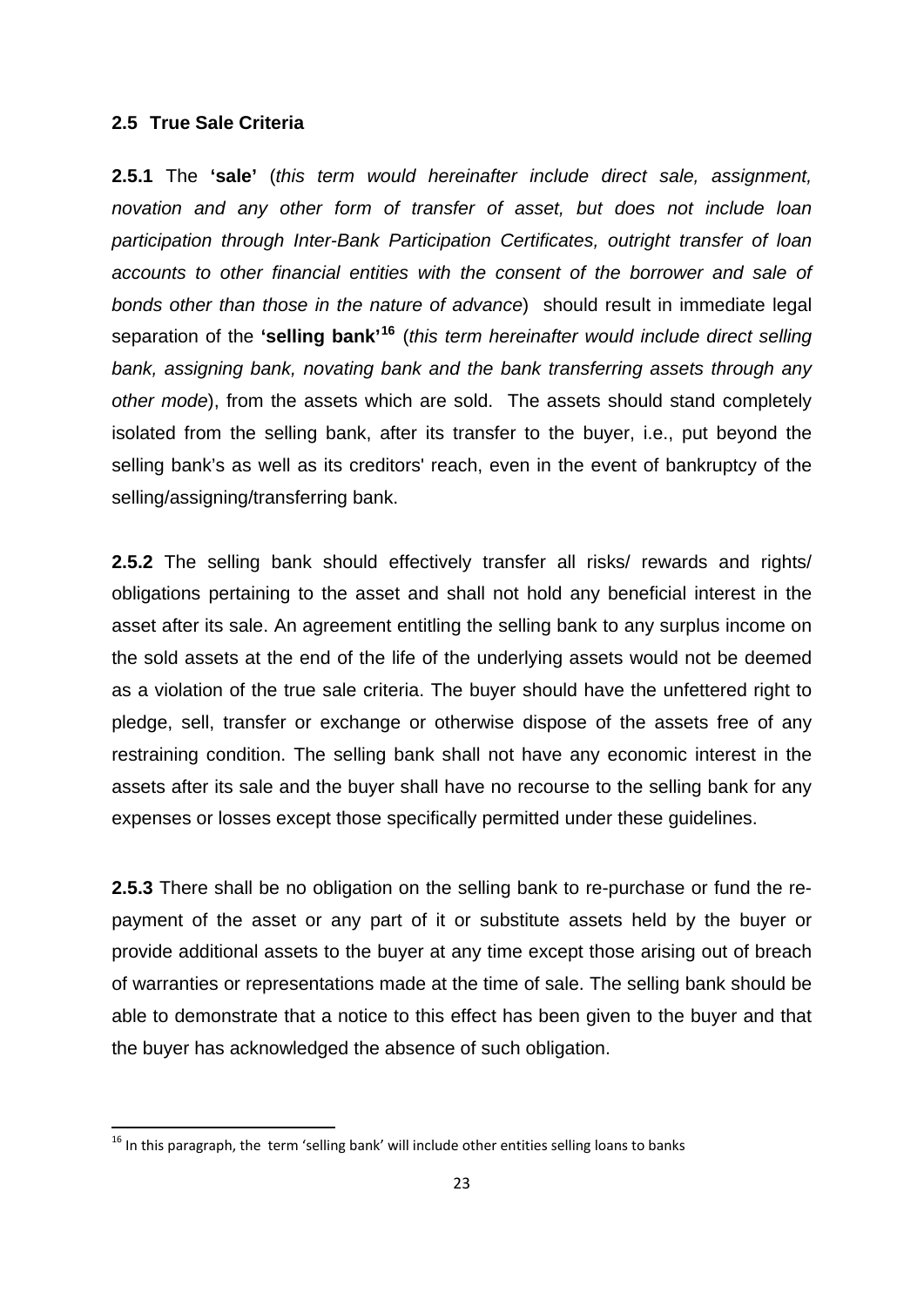**2.5.4** The selling bank should be able to demonstrate that it has taken all reasonable precautions to ensure that it is not obliged, nor will feel impelled, to support any losses suffered by the buyer.

**2.5.5** The sale shall be only on cash basis and the consideration shall be received not later than at the time of transfer of assets. The sale consideration should be market-based and arrived at in a transparent manner on an arm's length basis.

**2.5.6** If an originator of loans acts as the servicing agent for the loans, it would not detract from the 'true sale' nature of the transaction, provided such service obligations do not entail any residual credit risk on the sold assets or any additional liability for them beyond the contractual performance obligations in respect of such services.

**2.5.7** An opinion from the selling bank's Legal Counsel should be kept on record signifying that: (i) all rights, titles, interests and benefits in the assets have been transferred to the buyer; (ii) selling bank is not liable to the buyer in any way with regard to these assets other than the servicing obligations as indicated in paragraph 2.5.6 above; and (iii) creditors of the selling bank do not have any right in any way with regard to these assets even in case of bankruptcy of the selling bank.

**2.5.8** Any re-schedulement, restructuring or re-negotiation of the terms of the underlying agreement/s effected after the transfer of assets to the buyer, shall be binding on the buyer and not on the selling bank except to the extent of MRR.

**2.5.9** The transfer of assets from selling bank must not contravene the terms and conditions of any underlying agreement governing the assets and all necessary consents from obligors (including from third parties, where necessary) should have been obtained.

**2.5.10** In case the selling bank also provides servicing of assets after the sale under a separate servicing agreement for fee, and the payments/repayments from the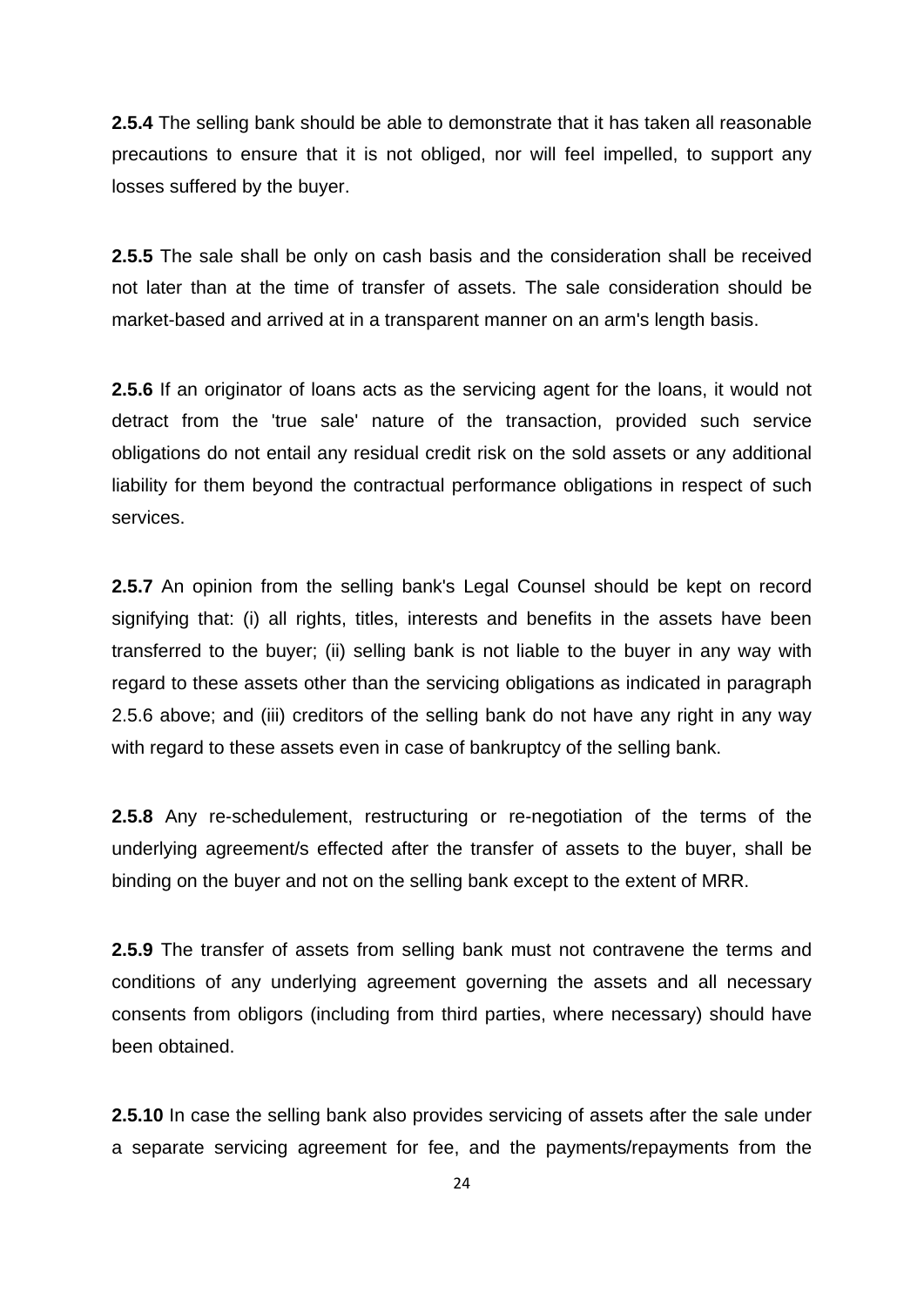borrowers are routed through it, it shall be under no obligation to remit funds to the buyer unless and until these are received from the borrowers.

### **2.6 Representations and Warranties**

An originator that sells assets to other financial entities may make representations and warranties concerning those loans. Where the following conditions are met the originator will not be required to hold capital against such representations and warranties.

(a) Any representation or warranty is provided only by way of a formal written agreement.

(b) The originator undertakes appropriate due diligence before providing or accepting any representation or warranty.

(c) The representation or warranty refers to an existing state of facts that is capable of being verified by the originator at the time the assets are sold.

(d) The representation or warranty is not open-ended and, in particular, does not relate to the future creditworthiness of the loans/underlying borrowers.

(e) The exercise of a representation or warranty, requiring an originator to replace loans (or any parts of them) sold, on grounds covered in the representation or warranty, with the other than must be:

undertaken within 120 days of the transfer of assets; and

conducted on the same terms and conditions as the original sale.

(f) An originator that is required to pay damages for breach of representation or warranty can do so provided the agreement to pay damages meets the following conditions:

the onus of proof for breach of representation or warranty remains at all times with the party so alleging;

the party alleging the breach serves a written Notice of Claim on the originator , specifying the basis for the claim; and

\* damages are limited to losses directly incurred as a result of the breach.

(g) An originator should notify RBI (Department of Banking Supervision) of all instance where it has agreed to replace assets sold to another financial entity or pay damages arising out of any representation or warranty.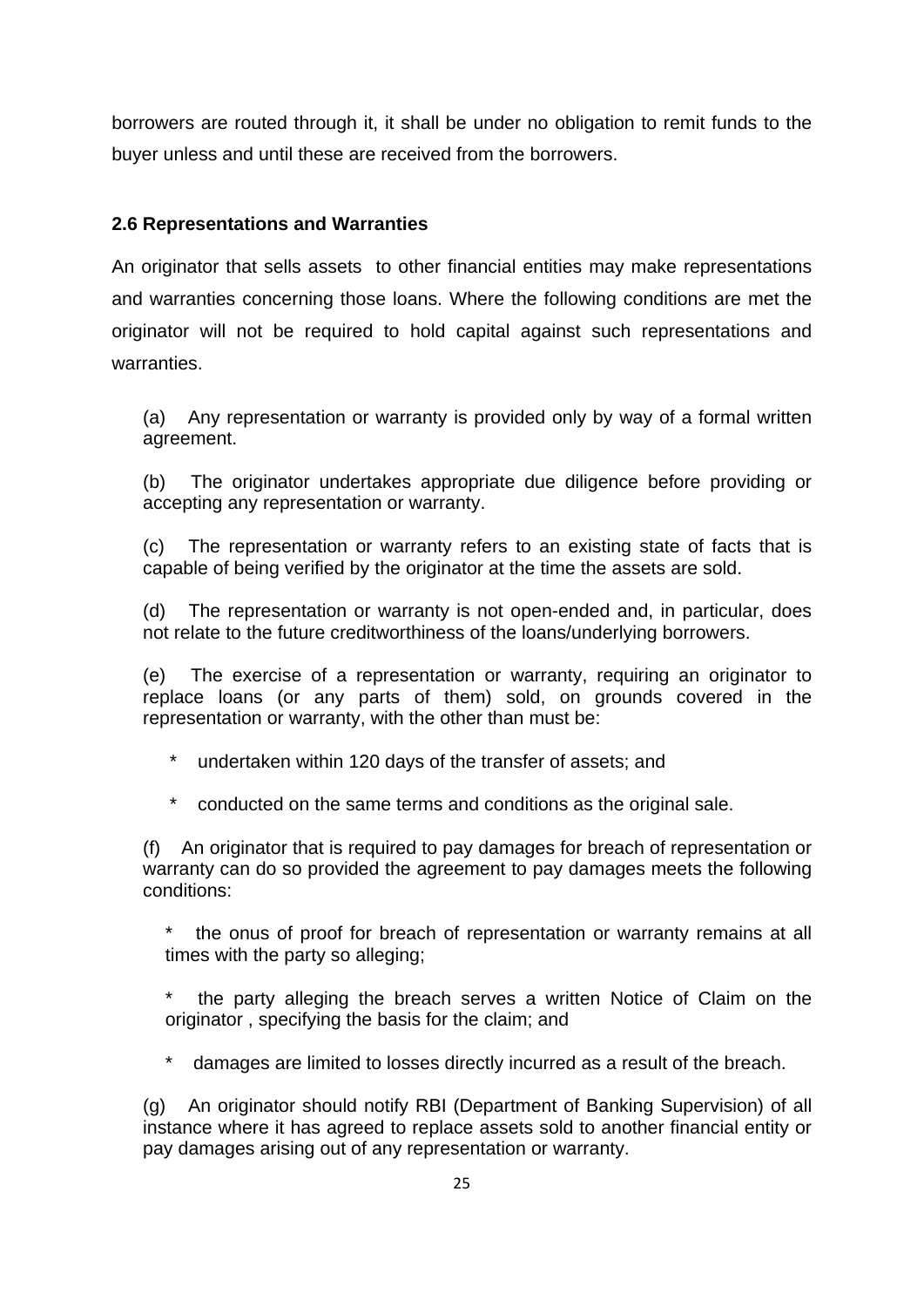#### **2.7 Re-purchase of Assets**

In order to limit the extent of effective control of transferred assets by the originator in the case of direct assignment transactions, banks should not have any re-purchase agreement including through "clean-up calls" on the transferred assets.

#### **2.8 Applicability of Capital Adequacy and other Prudential Norms**

**2.8.1** The capital adequacy, income recognition, asset classification, provisioning and exposure norms will be applicable based on individual obligors, not based on portfolio. Banks should not apply the asset classification, income recognition and provisioning norms at portfolio level, as such treatment is likely to weaken the credit supervision due to its inability to detect and address weaknesses in individual accounts in a timely manner. If the purchasing bank is not maintaining the individual obligor-wise accounts for the portfolio of loans purchased, it should have an alternative mechanism to ensure application of prudential norms on individual obligor basis, especially the classification of the amounts corresponding to the obligors which need to be treated as NPAs as per existing prudential norms. One such mechanism could be to seek monthly statements containing account-wise details from the servicing agent to facilitate classification of the portfolio into different asset classification categories. Such details should be certified by the authorized officials of the servicing agent. Banks' concurrent auditors, internal auditors and statutory auditors should also conduct checks of these portfolios with reference to the basic records maintained by the servicing agent. The servicing agreement should provide for such verifications by the auditors of the purchasing bank. All relevant information and audit reports should be available for verification by the Inspecting Officials of RBI during the Annual Financial Inspections of the purchasing banks.

**2.8.2** Any discount/premium paid on the purchased loans should be allocated to individual exposures proportionately and amortised based on straight line method. The outstanding/unamortized premium need not be deducted from capital.

#### **2.9 Treatment of exposures not meeting the requirements/guidelines in paragraph 2**

The investing banks will assign a risk weight of 1111% to the securitization exposures where the requirements in paragraph **2** above are not met.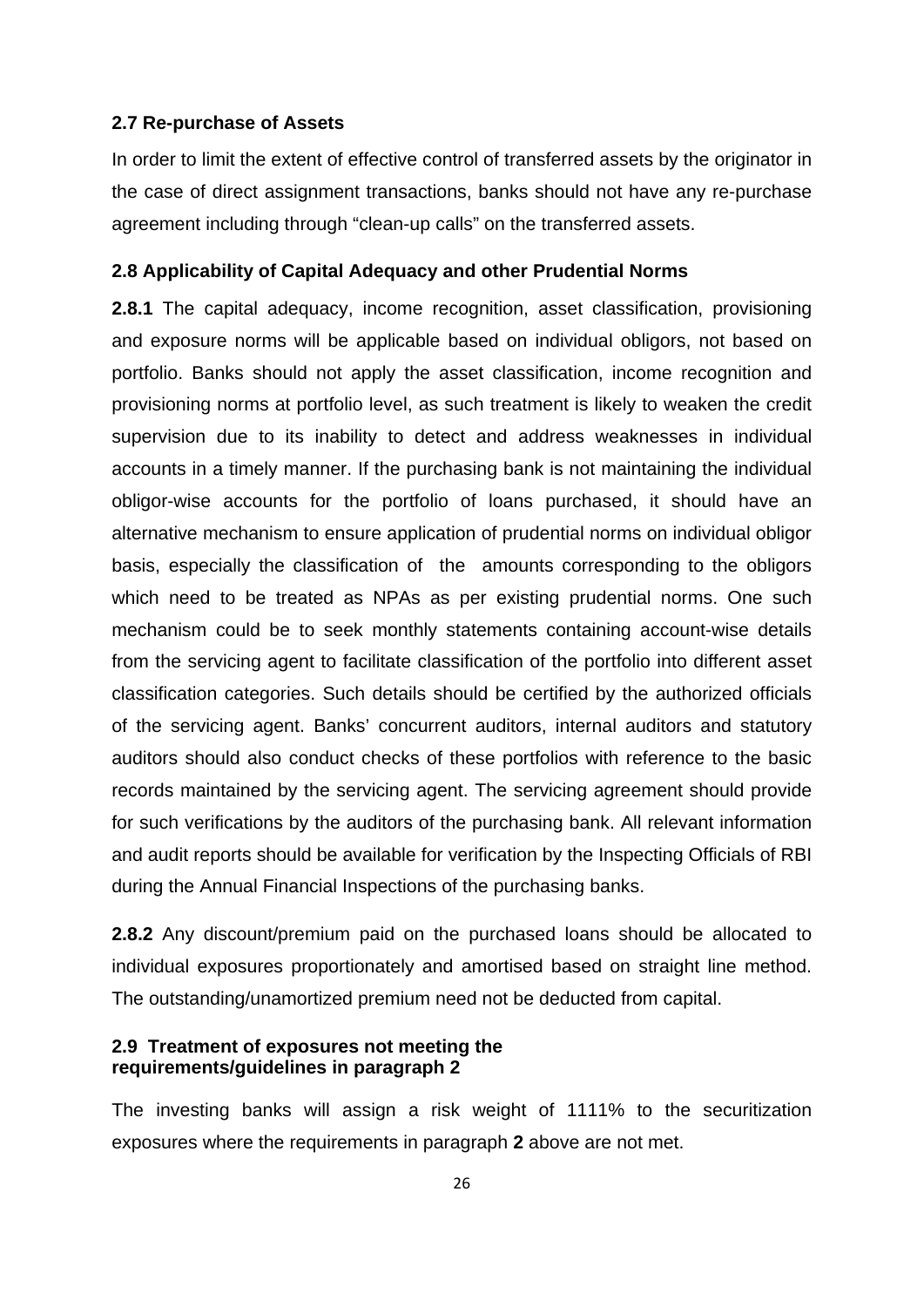#### **Section C**

#### **SECURITISATION ACTIVITIES/EXPOSURES NOT PERMITTED**

At present, banks in India including their overseas branches, are not permitted to undertake the securitisation activities or assume securitisation exposures as mentioned below.

#### **1. Re-securitisation of Assets**

A re-securitisation exposure is a securitisation exposure in which the risk associated with an underlying pool of exposures is tranched and at least one of the underlying exposures is a securitisation exposure. In addition, an exposure to one or more resecuritisation exposures is a re-securitisation exposure. This definition of resecuritised exposure will capture collateralised debt obligations (CDOs) of asset backed securities, including, for example, a CDO backed by residential mortgagebacked securities (RMBS).

#### **2. Synthetic Securitisations**

A *synthetic securitisation* is a structure with at least two different stratified risk positions or tranches that reflect different degrees of credit risk where credit risk of an underlying pool of exposures is transferred, in whole or in part, through the use of funded (e.g. credit-linked notes) or unfunded (e.g. credit default swaps) credit derivatives or guarantees that serve to hedge the credit risk of the portfolio. Accordingly, the investors' potential risk is dependent upon the performance of the underlying pool.

#### **3. Securitisation with Revolving Structures ( with or without early amortisation features)**

These involve exposures where the borrower is permitted to vary the drawn amount and repayments within an agreed limit under a line of credit (e.g. credit card receivables and cash credit facilities). Typically, revolving structures will have nonamortising assets such as credit card receivables, trade receivables, dealer floor-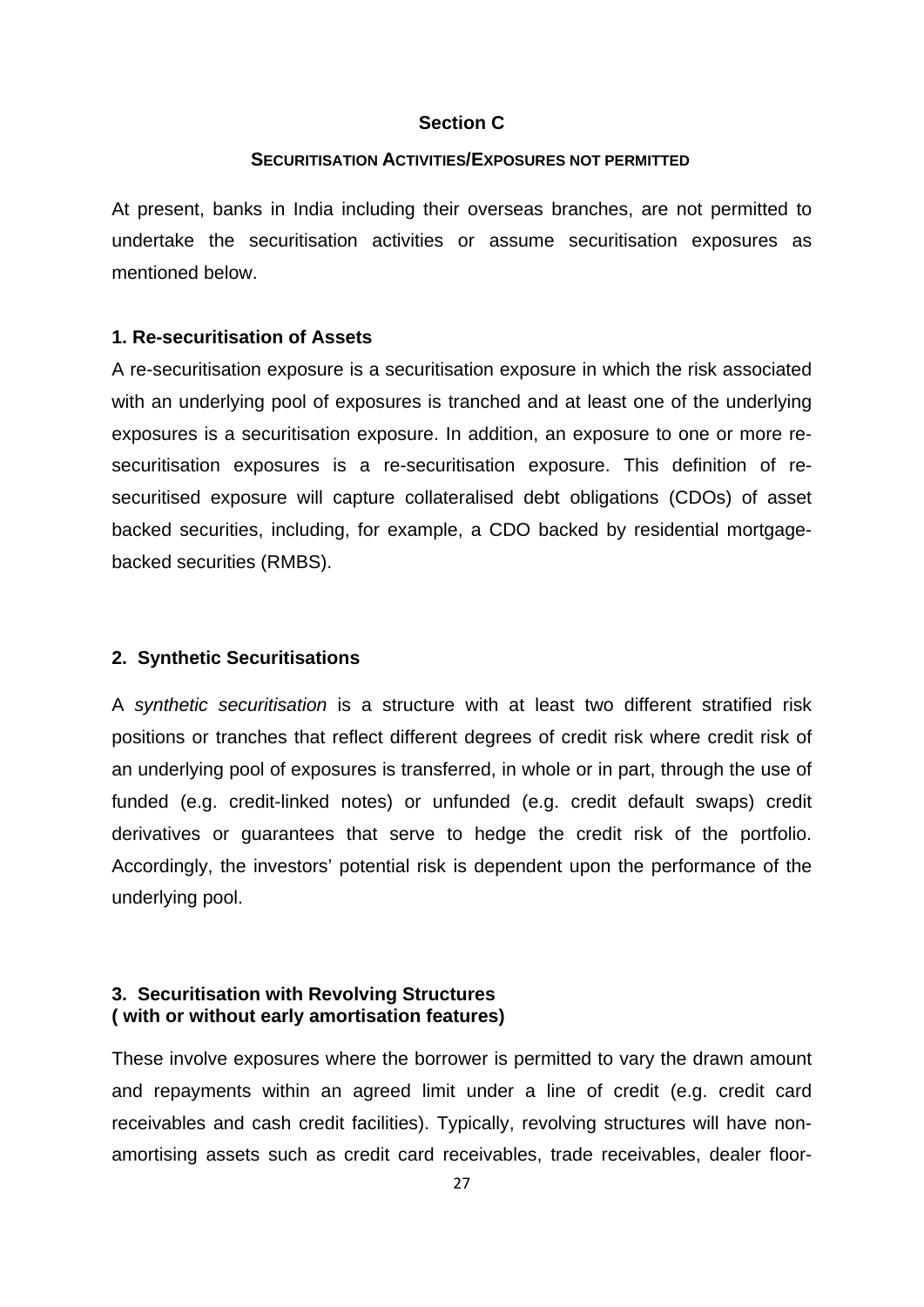plan [loans](http://www.allbusiness.com/accounting-reporting/assets/551202-1.html) and some leases that would support non-amortising structures, unless these are designed to include early amortization features. Early amortisation means repayment of securities before their normal contractual maturity. At the time of early amortisation there are three potential amortisation mechanics: (i) Controlled amortisation; (ii) Rapid or non-controlled amortisation; and (iii) Controlled followed by a subsequent (after the completion of the controlled period) non-controlled amortisation phase.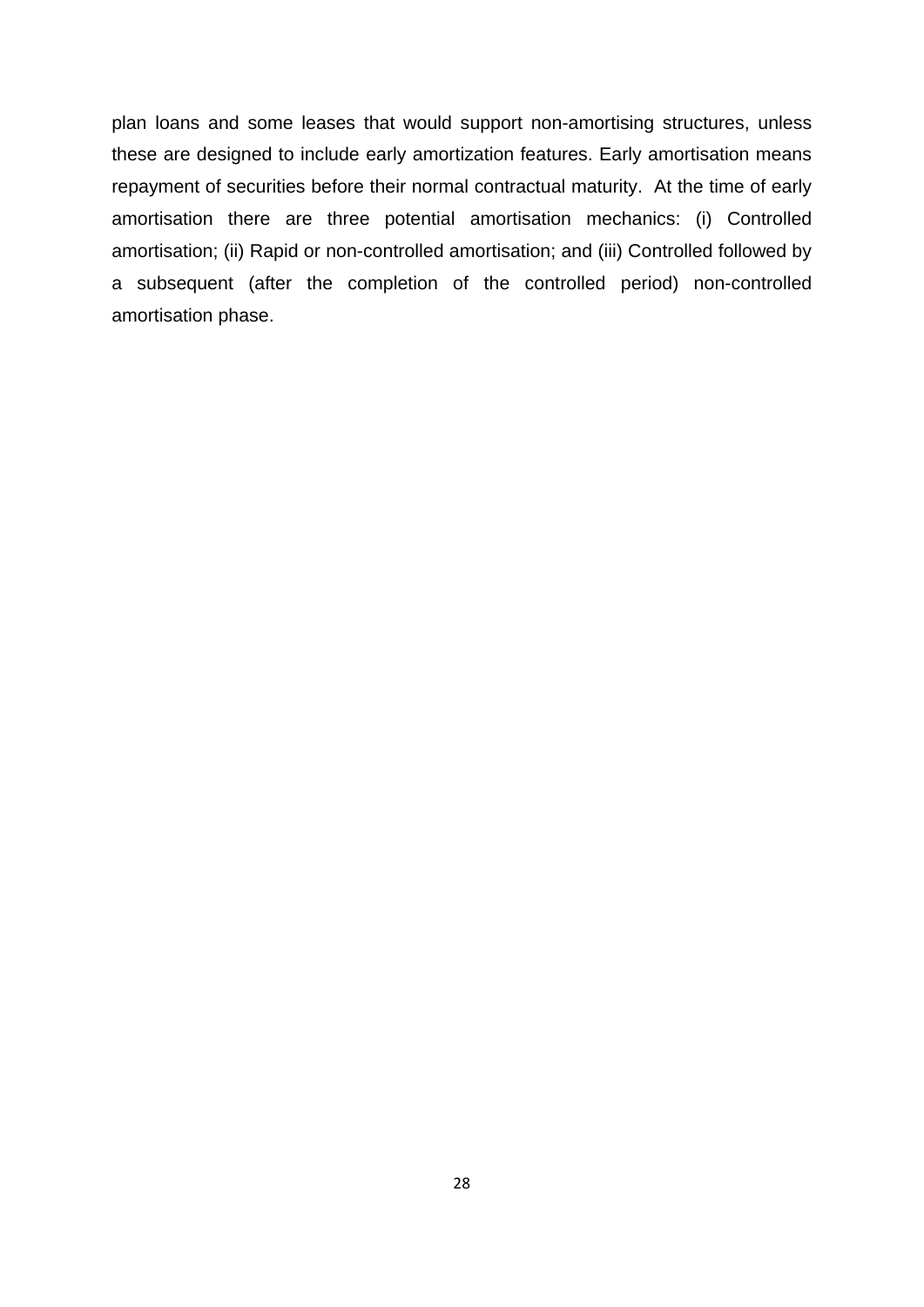### **Format for Disclosure Requirements in offer documents, servicer report, investor report, etc.**

<span id="page-28-0"></span>

|                | <b>Nature of</b>                                                                    |       | <b>Details</b>                                                                                                                                                                                               | Amount/ |
|----------------|-------------------------------------------------------------------------------------|-------|--------------------------------------------------------------------------------------------------------------------------------------------------------------------------------------------------------------|---------|
|                | disclosure                                                                          |       |                                                                                                                                                                                                              |         |
|                |                                                                                     |       |                                                                                                                                                                                                              | years   |
| 1              | Maturity<br>characterist                                                            | (i)   | Weighted average maturity of the underlying assets (in years)                                                                                                                                                |         |
|                | ics of the                                                                          | (ii)  | Maturity-wise distribution of underlying assets:                                                                                                                                                             |         |
|                | underlying<br>assets (on                                                            |       | Percentage of assets maturing within one year<br>a)                                                                                                                                                          |         |
|                | the date of<br>disclosure)                                                          |       | Percentage of assets maturing within one to three year<br>b)                                                                                                                                                 |         |
|                |                                                                                     |       | Percentage of assets maturing within three to five years<br>C)                                                                                                                                               |         |
|                |                                                                                     |       | d)<br>Percentage of assets maturing after five years                                                                                                                                                         |         |
| $\overline{2}$ | Minimum<br>Holding                                                                  | (i)   | MHP required as per RBI guidelines (years/months)                                                                                                                                                            |         |
|                | Period<br>(MHP)<br>of                                                               | (ii)  | a) Weighted average holding period of securitised assets at the<br>time of securitisation (years / months)                                                                                                   |         |
|                | securitised<br>assets                                                               |       | b) Minimum and maximum holding period of the securitized<br>assets                                                                                                                                           |         |
| 3              | Minimum<br>Retention<br>Requireme<br>(MRR)<br>nt<br>on the date<br>of<br>disclosure | (i)   | MRR as per RBI guidelines as a percentage of book value of<br>assets securitized and outstanding on the date of disclosure                                                                                   |         |
|                |                                                                                     | (ii)  | as a percentage of book value of assets<br>Actual retention<br>securitized and outstanding on the date of disclosure                                                                                         |         |
|                |                                                                                     | (iii) | Types of retained exposure constituting MRR in percentage of<br>book value of assets securitized (percentage of book value of<br>assets securitized and outstanding on the date of disclosure) <sup>17</sup> |         |
|                |                                                                                     |       | Credit Enhancement<br>(i.e.<br>whether investment in<br>a)<br>equity/subordinate<br>tranches,<br>first/second<br>loss<br>guarantees, cash collateral, overcollateralization                                  |         |
|                |                                                                                     |       | Investment in senior tranches<br>b)                                                                                                                                                                          |         |
|                |                                                                                     |       | Liquidity support<br>C)                                                                                                                                                                                      |         |
|                |                                                                                     |       | Any other (pl. specify)<br>d)                                                                                                                                                                                |         |
|                |                                                                                     | (iv)  | Breaches, if any, and reasons therefor                                                                                                                                                                       |         |

<sup>&</sup>lt;sup>17</sup> This item is not relevant for direct transfer of loans, as there will be no credit enhancement, liquidity support and tranching.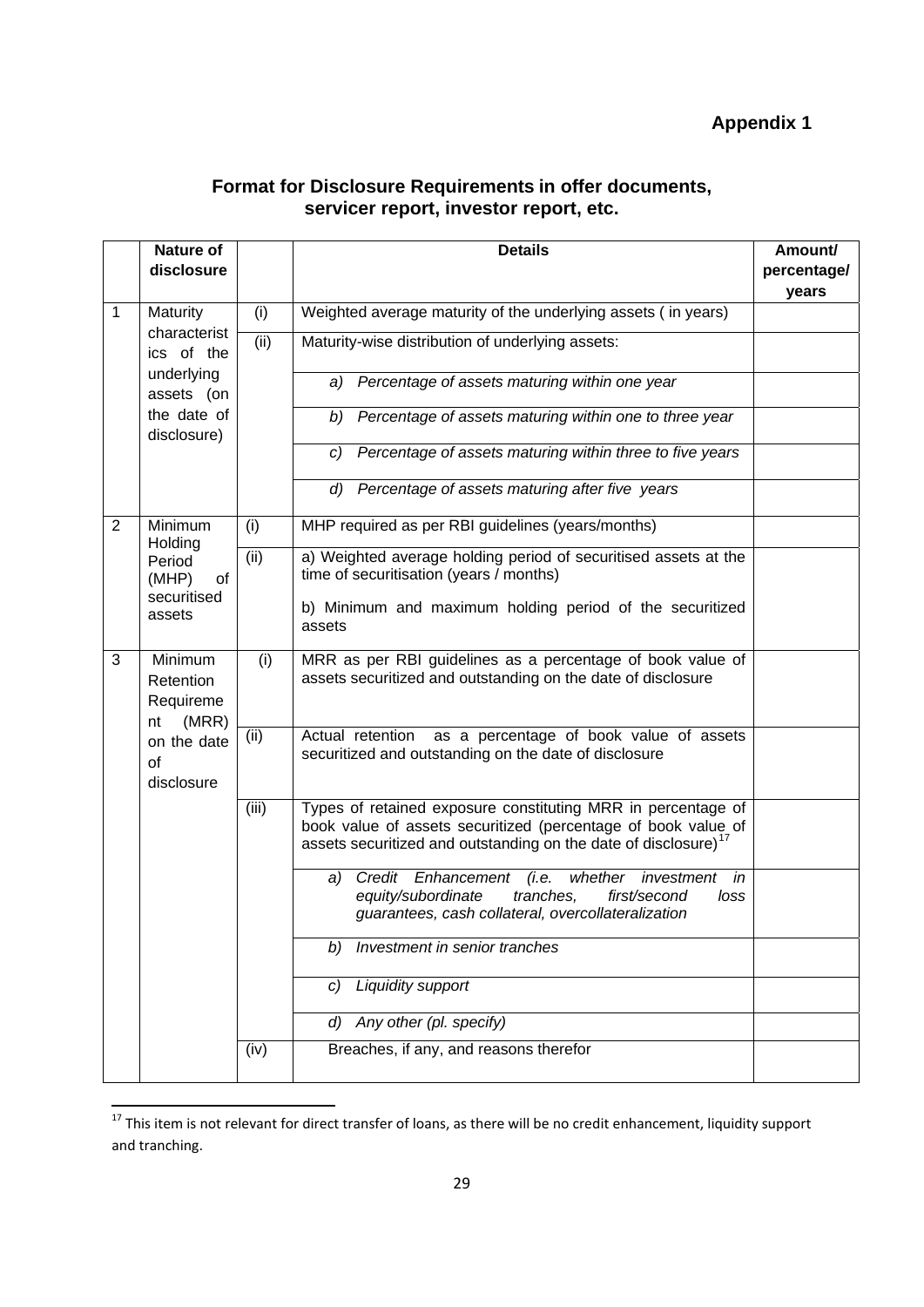| 4 | Credit            |       |                                                                                                           |  |
|---|-------------------|-------|-----------------------------------------------------------------------------------------------------------|--|
|   | quality<br>of     | (i)   | Distribution of overdue loans                                                                             |  |
|   | the<br>underlying |       | Percentage of loans overdue upto 30 days<br>a)                                                            |  |
|   | loans             |       | Percentage of loans overdue between 31-60 days<br>b)                                                      |  |
|   |                   |       | Percentage of loans overdue between 61-90 days<br>C)                                                      |  |
|   |                   |       | d) Percentage of loans overdue more than 90 days                                                          |  |
|   |                   | (ii)  | Details of tangible security available for the underlying loans                                           |  |
|   |                   |       | (vehicles, mortgages, etc.)                                                                               |  |
|   |                   |       | a) Security 1( to be named) (% loans covered)                                                             |  |
|   |                   |       | Security 2<br>b)                                                                                          |  |
|   |                   |       | Security 'n'<br>$\mathcal{C}$                                                                             |  |
|   |                   | (iii) | Extent of security cover available for the underlying loans                                               |  |
|   |                   |       | Percentage of loans fully secured included in the pool<br>a)<br>(%)                                       |  |
|   |                   |       | b) Percentage of partly secured loans included in the pool<br>(% )                                        |  |
|   |                   |       | Percentage of unsecured loans included in the pool (%)<br>C)                                              |  |
|   |                   |       |                                                                                                           |  |
|   |                   |       | Internal grade of the bank/external grade (highest<br>a)<br>quality internal grade may be indicated as 1) |  |
|   |                   |       | 1/AAA or equivalent                                                                                       |  |
|   |                   |       | $\overline{2}$                                                                                            |  |
|   |                   |       | 3                                                                                                         |  |
|   |                   |       | 4                                                                                                         |  |
|   |                   |       | N                                                                                                         |  |
|   |                   |       | Weighted average rating of the pool<br>b)                                                                 |  |
|   |                   | (v)   | Default rates of similar portfolios observed in the past                                                  |  |
|   |                   |       | a) Average default rate per annum during last five years                                                  |  |
|   |                   |       | b) Average default rate per annum during last year                                                        |  |
|   |                   | (vi)  | Upgradation/Recovery/Loss Rates of similar portfolios                                                     |  |
|   |                   |       | Percentage of NPAs upgraded (average of the last five<br>a)<br>years)                                     |  |
|   |                   |       | Amount written-off as a percentage of NPAs in the<br>b)                                                   |  |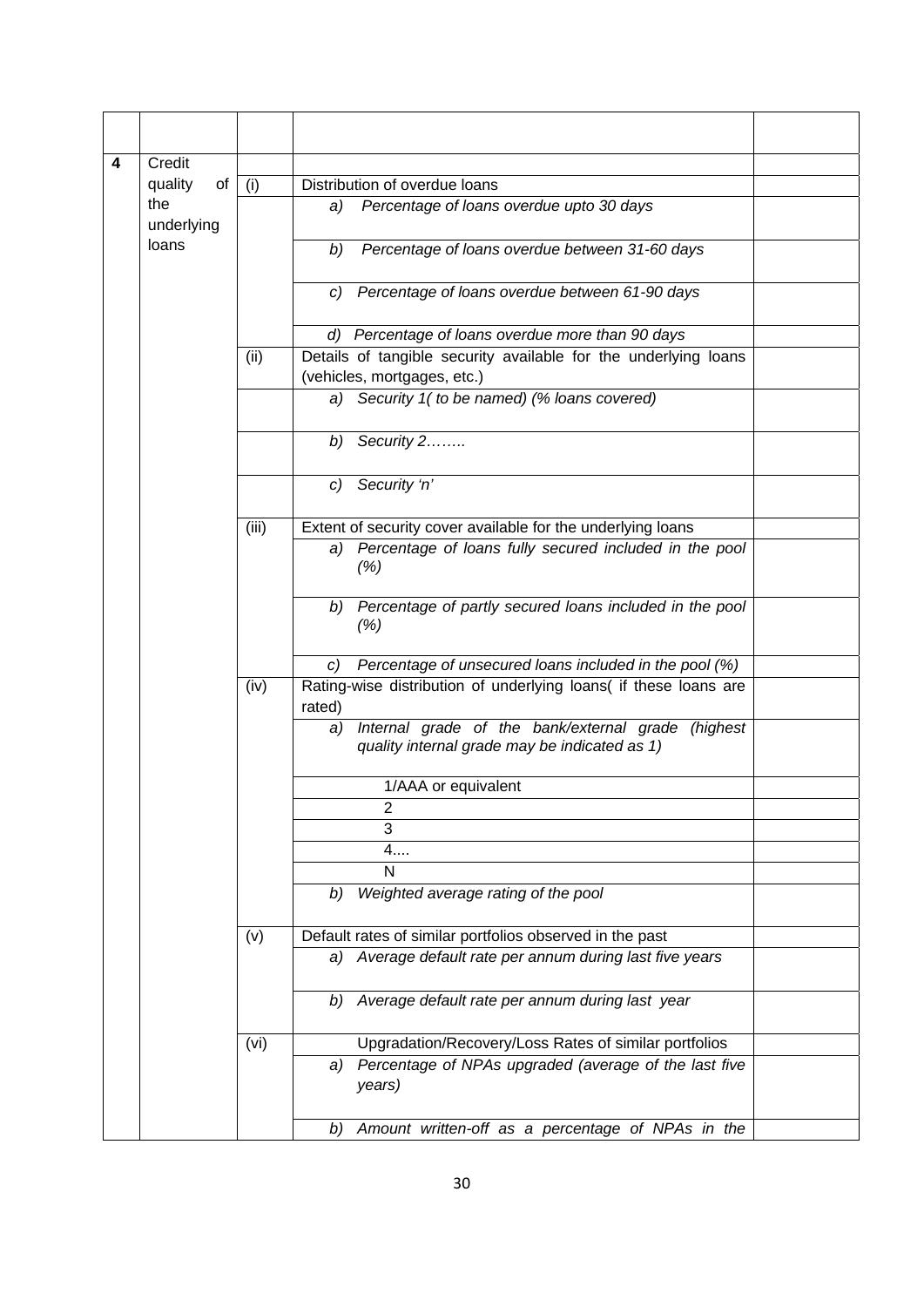|   |              |       | beginning of the year (average of last five years)             |  |
|---|--------------|-------|----------------------------------------------------------------|--|
|   |              |       | Amount recovered during the year as a percentage of<br>C)      |  |
|   |              |       | incremental NPAs during the year (average of last five         |  |
|   |              |       | year)                                                          |  |
|   |              |       |                                                                |  |
|   |              | (vii) | Frequency distribution of LTV ratios, in case of housing loans |  |
|   |              |       | and commercial real estate loans)                              |  |
|   |              |       | a) Percentage of loans with LTV ratio less than 60%            |  |
|   |              |       | Percentage of loans with LTV ratio between 60-75%<br>b)        |  |
|   |              |       | Percentage of loans with LTV ratio greater than 75%<br>C)      |  |
|   |              |       | Weighted average LTV ratio of the underlying loans(%)<br>d)    |  |
| 5 | Other        | (i)   | Industry-wise breakup of the loans in case of mixed pools (%)  |  |
|   | characterist |       | Industry 1                                                     |  |
|   | ics of the   |       | Industry 2                                                     |  |
|   | loan pool    |       | Industry 3                                                     |  |
|   |              |       | Industry n                                                     |  |
|   |              | (ii)  | Geographical distribution of loan pools (state-wise) (%)       |  |
|   |              |       | State 1                                                        |  |
|   |              |       | State 2                                                        |  |
|   |              |       | State 3                                                        |  |
|   |              |       | State 4                                                        |  |
|   |              |       |                                                                |  |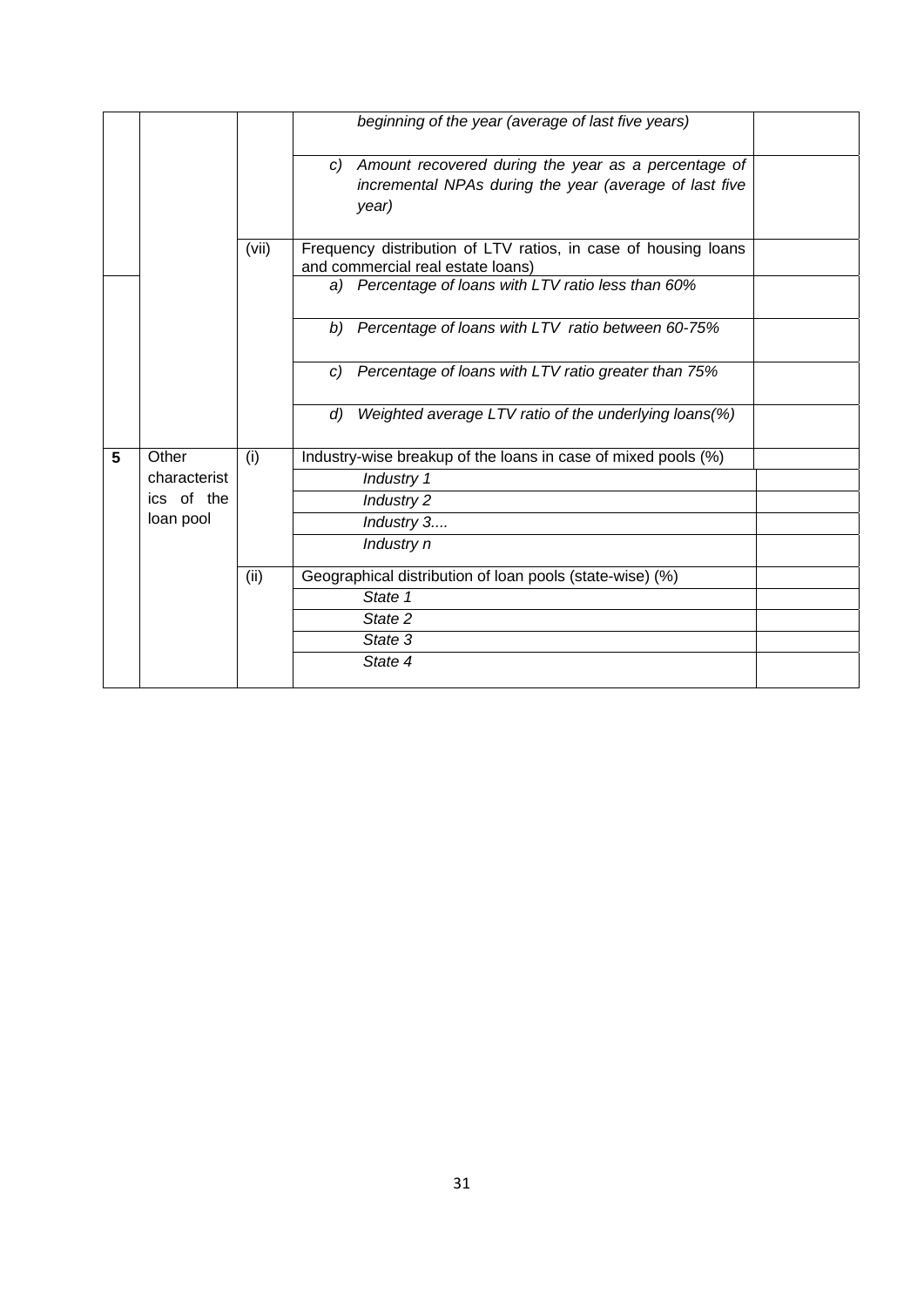# **Appendix 2**

<span id="page-31-0"></span>

| S.             | <b>Particulars</b>                                                             | No/           |
|----------------|--------------------------------------------------------------------------------|---------------|
| No.            |                                                                                | <b>Amount</b> |
|                |                                                                                | in Rs.        |
|                |                                                                                | crore         |
| $\mathbf 1$    | No of SPVs sponsored by the bank for securitisation transactions <sup>18</sup> |               |
| $\overline{2}$ | Total amount of securitised assets as per books of the SPVs                    |               |
|                | sponsored by the bank                                                          |               |
| 3              | Total amount of exposures retained by the bank to comply with MRR              |               |
|                | as on the date of balance sheet                                                |               |
|                |                                                                                |               |
|                | a) Off-balance sheet exposures                                                 |               |
|                |                                                                                |               |
|                | •First loss                                                                    |               |
|                | •Others                                                                        |               |
|                | b) On-balance sheet exposures                                                  |               |
|                |                                                                                |               |
|                | •First loss                                                                    |               |
|                | •Others                                                                        |               |
| $\overline{4}$ | Amount of exposures to securitisation transactions other than MRR              |               |
|                |                                                                                |               |
|                | a) Off-balance sheet exposures                                                 |               |
|                |                                                                                |               |
|                | i) Exposure to own securitisations                                             |               |
|                |                                                                                |               |
|                | •First loss                                                                    |               |
|                | •Others                                                                        |               |
|                |                                                                                |               |
|                | <i>ii)</i> Exposure to third party securitisations                             |               |
|                |                                                                                |               |
|                | •First loss                                                                    |               |
|                | •Others                                                                        |               |
|                | b) On-balance sheet exposures                                                  |               |
|                | i) Exposure to own securitisations                                             |               |
|                |                                                                                |               |
|                | •First loss                                                                    |               |
|                | •Others                                                                        |               |
|                |                                                                                |               |
|                | <i>ii)</i> Exposure to third party securitisations                             |               |
|                |                                                                                |               |
|                | •First loss                                                                    |               |
|                | •Others                                                                        |               |

  $^{18}$  Only the SPVs relating to outstanding securitization transactions may be reported here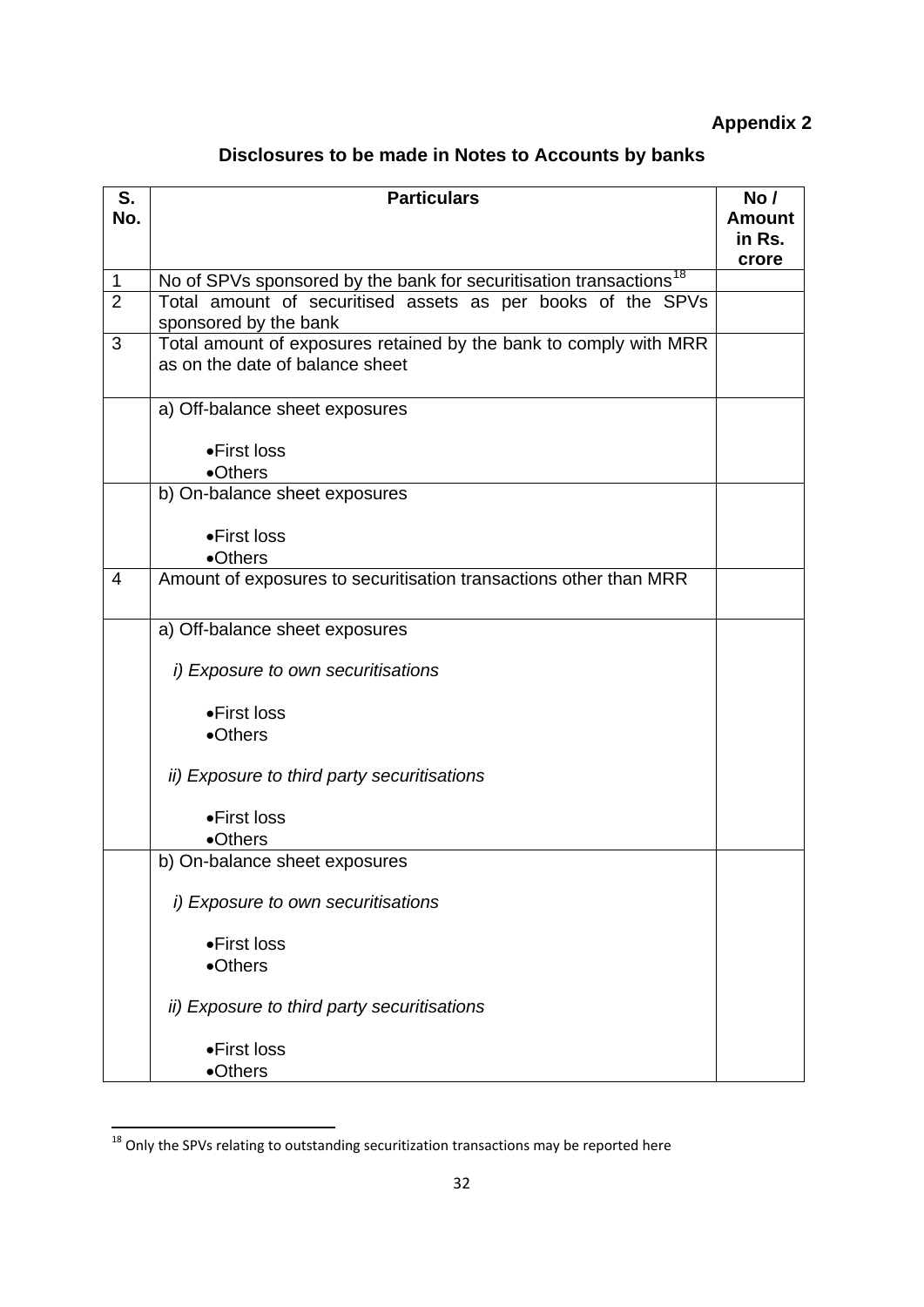# **Appendix 3**

#### **Reset of Credit Enhancement**

| Sr.            | <b>Particulars</b>                   |     | <b>Compliance</b> |  |                    | Non-compliance |
|----------------|--------------------------------------|-----|-------------------|--|--------------------|----------------|
| No.            |                                      |     | <b>Scenario I</b> |  | <b>Scenario II</b> |                |
| $\overline{1}$ | <b>Amount of Loans transferred</b>   |     | 1000              |  |                    |                |
| $\overline{2}$ | <b>Ratings</b>                       |     |                   |  |                    |                |
|                | a. Senior tranche                    |     | AA                |  |                    |                |
|                | b. Liquidity facility                |     | AA                |  |                    |                |
|                | c. Second Loss                       |     | <b>BB</b>         |  |                    |                |
|                |                                      |     |                   |  |                    |                |
| 3              | <b>Amount of first loss credit</b>   |     | 150               |  |                    |                |
|                | enhancement                          |     |                   |  |                    |                |
|                | a. By originator                     | 50% | 75                |  |                    |                |
|                | b. By third parties                  | 50% | 75                |  |                    |                |
| $\overline{4}$ | Amount of second loss credit         |     | 50                |  |                    |                |
|                | enhancement                          |     |                   |  |                    |                |
|                | a. By originator                     | 50% | 25                |  |                    |                |
|                | <b>b.</b> By third parties           | 50% | 25                |  |                    |                |
| 5              | Liquidity facility provided by third |     | 50                |  |                    |                |
|                | parties                              |     |                   |  |                    |                |
| 6              | <b>Amount of PTC issued</b>          |     | 1000              |  |                    |                |
| $\overline{7}$ | Any other liabilities of SPV         |     | 20                |  |                    |                |
|                | outstanding                          |     |                   |  |                    |                |
| 8              | Investment by originator as part of  |     | 120               |  |                    |                |
|                | MRR (10% of 1000)                    |     |                   |  |                    |                |
|                | a. First loss                        | 75  |                   |  |                    |                |
|                | b. Second loss                       | 25  |                   |  |                    |                |
|                | c. Senior tranches                   | 20  |                   |  |                    |                |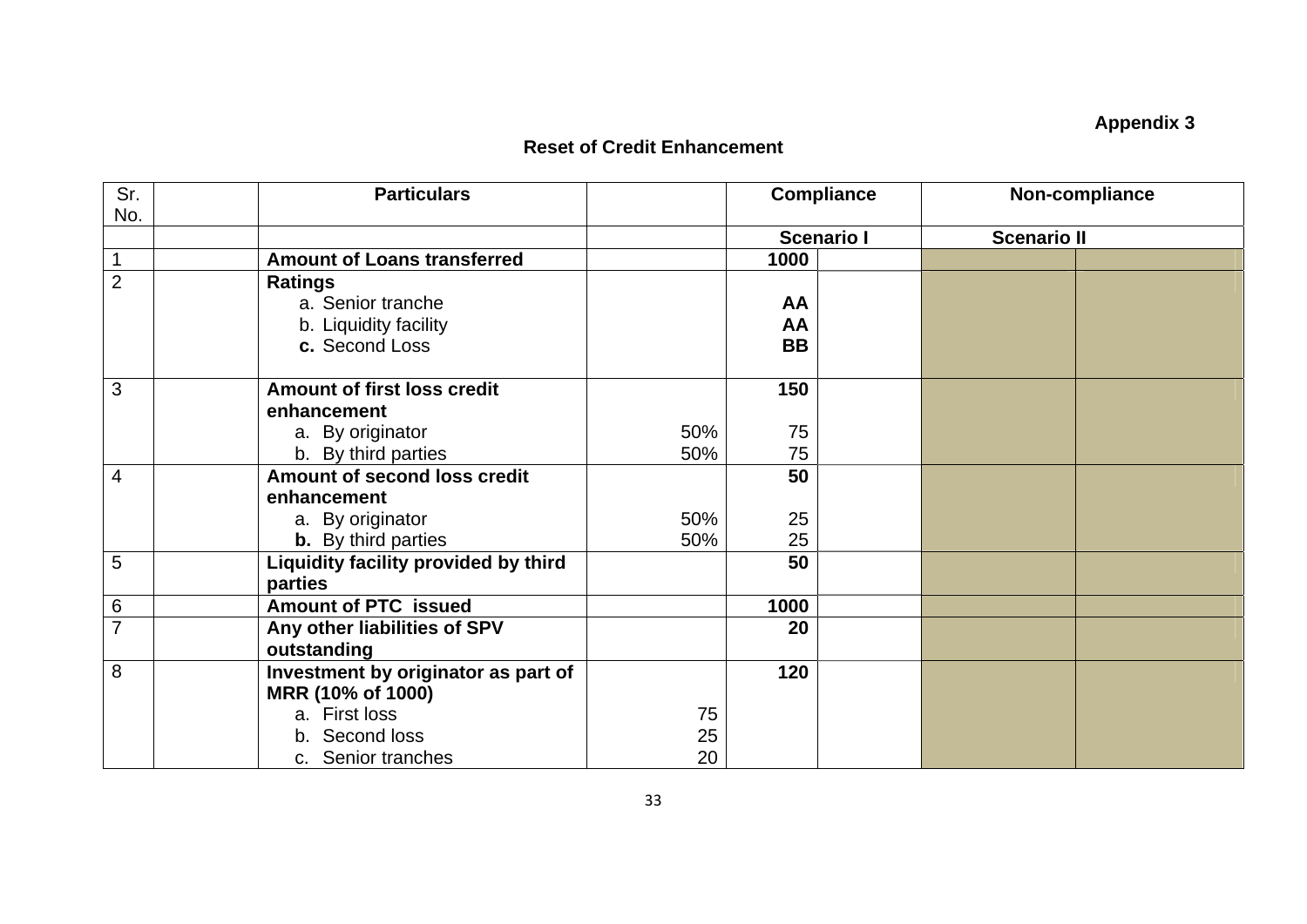|                  | credit enhancement |                                                     | Position at the time of reset of |           |          | Position at the time of reset of<br>credit enhancement |          |  |
|------------------|--------------------|-----------------------------------------------------|----------------------------------|-----------|----------|--------------------------------------------------------|----------|--|
| $\boldsymbol{9}$ |                    | <b>Amount of Loans outstanding</b>                  |                                  | 400       |          | 400                                                    |          |  |
| 10               |                    | Amount of first loss credit                         |                                  | 100       |          | 80                                                     |          |  |
|                  |                    | enhancement available                               |                                  |           |          |                                                        |          |  |
|                  |                    | a. By originator                                    |                                  | 50        |          | 40                                                     |          |  |
|                  |                    | b. By third parties                                 |                                  | 50        |          | 40                                                     |          |  |
| 11               |                    | Amount of second loss credit                        |                                  | 50        |          | 50                                                     |          |  |
|                  |                    | enhancement available                               |                                  |           |          |                                                        |          |  |
|                  |                    | a. By originator                                    |                                  | 25        |          | 25                                                     |          |  |
|                  |                    | <b>b.</b> By third parties                          |                                  | 25        |          | 25                                                     |          |  |
| 12               |                    | Liquidity facility drawn and                        |                                  | 10        |          | 10                                                     |          |  |
|                  |                    | overdue                                             |                                  |           |          |                                                        |          |  |
| 13               |                    | <b>Amount of PTC outstanding</b>                    |                                  | 420       |          | 500                                                    |          |  |
| 14               |                    | Amount of interest and principal                    |                                  | 25        |          | 45                                                     |          |  |
|                  |                    | over due                                            |                                  |           |          |                                                        |          |  |
| 15               |                    | Amount of losses already incurred                   |                                  | 20        |          | 70                                                     |          |  |
| 16               |                    | Amount of accumulated losses not<br>yet written-off |                                  | 10        |          | 10                                                     |          |  |
|                  |                    | <b>Compliance with various terms</b>                |                                  |           |          |                                                        |          |  |
|                  |                    | and conditions                                      |                                  |           |          |                                                        |          |  |
| 17               | Para               | <b>Ratings</b>                                      |                                  |           |          |                                                        |          |  |
|                  | Section A.         | a. Senior tranche                                   |                                  | AA        | Complied | AA                                                     | Complied |  |
|                  | 1.8(i)             | b. Liquidity facility                               |                                  | AA        |          | AA                                                     |          |  |
|                  |                    | c. Second Loss                                      |                                  | <b>BB</b> |          | <b>BB</b>                                              |          |  |
| 18               | 1.8(ii)            | Amount of credit enhancement                        |                                  | 100       |          | 120                                                    |          |  |
|                  |                    | required to retain<br>the original                  |                                  |           |          |                                                        |          |  |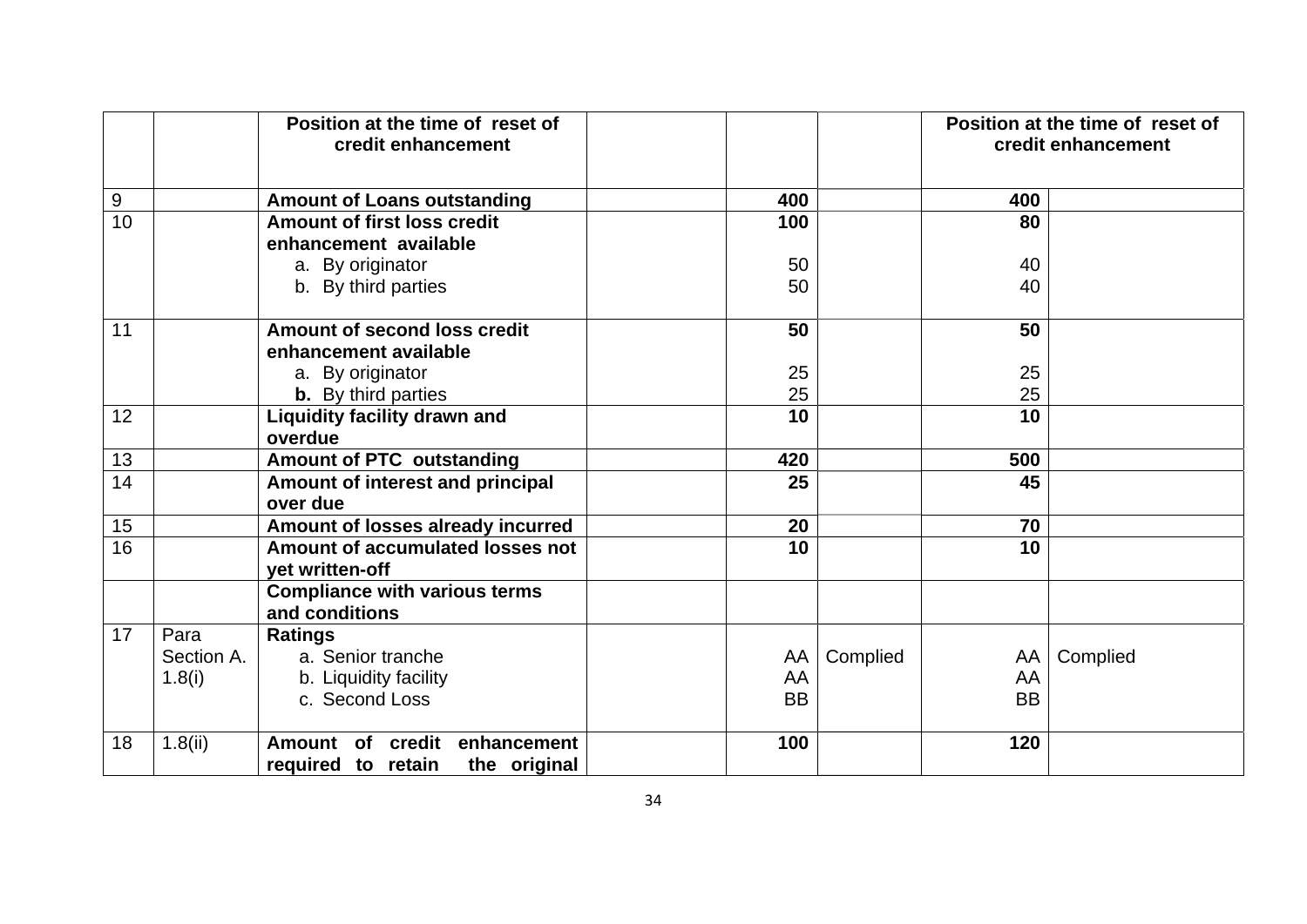|    |              | rating of all the tranches as         |             |                 |                  |          |                              |
|----|--------------|---------------------------------------|-------------|-----------------|------------------|----------|------------------------------|
|    |              | determined by the Rating Agency       |             |                 |                  |          |                              |
|    |              | a. First Loss                         |             | 50              |                  | 60       |                              |
|    |              | b. Second Loss                        |             | 50              |                  | 60       |                              |
| 19 | 1.8(iii)     | <b>Whether</b><br>the<br>reset<br>was |             | Yes             | Complied         | Yes      | Complied                     |
|    |              | contemplated in the original terms    |             |                 |                  |          |                              |
|    |              | of the contract                       |             |                 |                  |          |                              |
| 20 | 1.8(iv)      | Form of credit enhancement            |             | External        | Complied         | External | Complied                     |
| 21 | $1.8(v)$ (a) | Amount of principal amortised         |             | 600             | Complied         | 600      | Complied                     |
| 22 | $1.8(v)$ (b) | (i)Trigger 1                          |             |                 |                  |          |                              |
|    |              | a. Loans Over due                     | 25          |                 |                  | 45       |                              |
|    |              | Written off losses                    | 20          |                 |                  | 70       |                              |
|    |              | c. Accumulated losses                 | 10          |                 |                  | 10       |                              |
|    |              | d. Total overdues /losses             |             | 55              | <b>Trigger I</b> | 125      | <b>Trigger I</b> is breached |
|    |              |                                       |             |                 | is not           |          | as 125>60                    |
|    |              | e. Amortisation-adjusted<br>Credit    | ((600/1000) | 120             | breached         | 120      |                              |
|    |              | Enhancement                           | of 200)     |                 | as 55<60         |          |                              |
|    |              |                                       |             |                 |                  |          |                              |
|    |              | f. 50% of Amortisation-adjusted       |             | 60              |                  | 60       |                              |
|    |              | <b>Credit Enhancement</b>             |             |                 |                  |          |                              |
|    |              |                                       |             |                 |                  |          |                              |
|    |              | (ii)Trigger 2                         |             |                 |                  |          |                              |
|    |              | a. Over dues                          | 25          |                 |                  | 45       |                              |
|    |              | <b>b.</b> Accumulated losses          | 10          |                 |                  | 10       |                              |
|    |              | c. Total overdues/losses              |             | 35 <sup>1</sup> | Trigger 2        | 55       | Trigger 2 is not             |
|    |              |                                       |             |                 | is not           |          | breached as 55<65            |
|    |              | d. Available Credit enhancement       |             | 150             | breached         |          |                              |
|    |              |                                       |             | $[10 + 11]$     | as 35<75         | 130      |                              |
|    |              | Available<br>Credit<br>e. 50%<br>of   |             |                 |                  |          |                              |
|    |              | enhancement                           |             | 75              |                  | 65       |                              |
|    |              |                                       |             |                 |                  |          |                              |